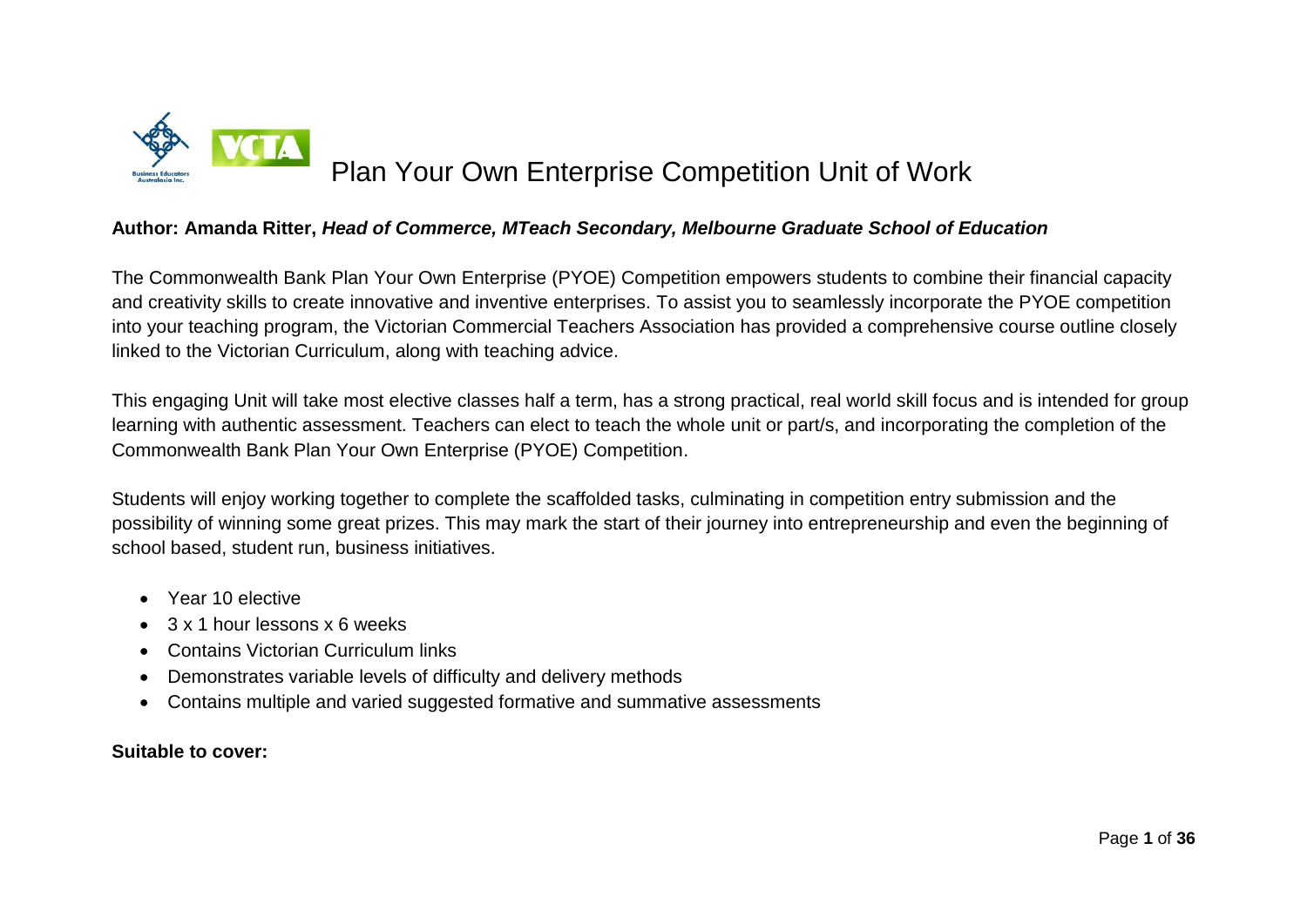**Years 9 & 10 -** Pathways **Learning Area** Humanities - Economics and Business **Capabilities** Critical and Creative Thinking Ethical Intercultural Personal and Social **Cross Curriculum Priorities** Asia and Australia's engagement with Asia

**Year 10 VCAL** Victorian Certificate of Applied Learning (VCAL) **Strands** Literacy and Numeracy Skills Industry Specific Skills Work Related Skills Personal Development Skills

**Helpful Resources:** Business.gov.au (definitions, advice and templates): <https://www.business.gov.au/>

Commonwealth Bank (business plans and template): <https://www.commbank.com.au/guidance/business/how-to-write-a-business-financial-plan-201703.html>

Consumer Affairs Victoria Resource (consumers, markets, money management, globalisation, ethical trade): <https://www.consumer.vic.gov.au/resources-and-tools/teacher-resources/resources/secondary-teacher-resources>

Business Victoria (definitions and advice): <http://www.business.vic.gov.au/>

VCTA Compak (numerous relevant Lesson Plans and Units of Work): <https://www.vcta.asn.au/new-compak>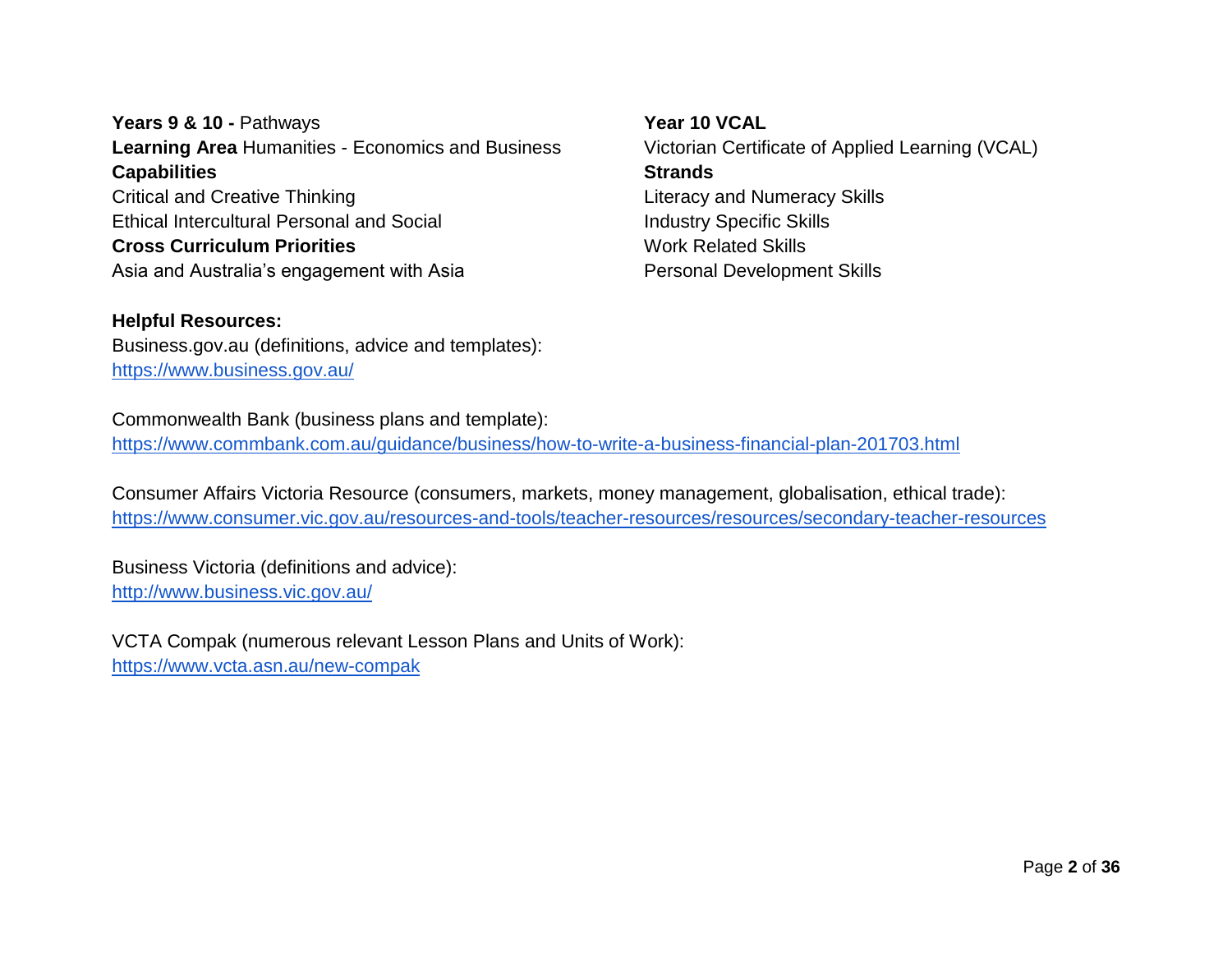# **Economics and Business Achievement Standards addressed**

| To allow for differentiation and personalised<br>programs, Levels 7-10 have been<br>incorporated.                                                                                                                                               | Levels 7 and 8                                                                                                                                           | Levels 9 and 10                                                                                                                                                     |  |
|-------------------------------------------------------------------------------------------------------------------------------------------------------------------------------------------------------------------------------------------------|----------------------------------------------------------------------------------------------------------------------------------------------------------|---------------------------------------------------------------------------------------------------------------------------------------------------------------------|--|
| Either before or after the PYOE Unit, Teachers<br>may choose to do dedicated Units on                                                                                                                                                           | <b>Consumer and Financial Literacy</b>                                                                                                                   |                                                                                                                                                                     |  |
| <b>Consumer and Financial Literacy</b><br><b>Work and Work Futures</b><br><b>Pre-Unit</b>                                                                                                                                                       | Investigate the rights and responsibilities of<br>consumers and businesses in terms of financial<br>and economic decision making                         | Explain why and describe how people manage<br>financial risks and rewards in the current<br>Australian and global financial landscape                               |  |
| Some student cohorts may need refresher<br>exercises on the relevant Levels 5 and 6<br><b>Achievement Standards:</b><br>By the end of Level 6:<br>[Students] explain the purpose of<br>business and recognise the different                     | Explain the reasons why and the ways in which<br>individuals and businesses set, prioritise and<br>plan to achieve financial and organisational<br>goals |                                                                                                                                                                     |  |
| ways that businesses choose to provide<br>goods and services.<br>[Students] describe the nature of                                                                                                                                              | <b>The Business Environment</b>                                                                                                                          |                                                                                                                                                                     |  |
| enterprising behaviours and capabilities<br>and explain why these behaviours are<br>important for individuals and businesses.<br>Students outline the advantages and<br>disadvantages of proposed actions in<br>response to an economics and/or | Explore and observe the characteristics of<br>entrepreneurs and successful businesses                                                                    | Explore the nature of innovation and discuss<br>how businesses seek to create and maintain a<br>competitive advantage in the market, including<br>the global market |  |
| business issue or event and identify the<br>possible effects of their decisions on<br>themselves and others.                                                                                                                                    | <b>Enterprising Behaviours and Capabilities</b>                                                                                                          |                                                                                                                                                                     |  |
| <b>Post Unit</b><br>Students should now be able to consider basic<br>business perspectives to develop further<br>understanding of the key knowledge covered                                                                                     | Explain the role of enterprising behaviours and<br>capabilities in the work environment and explore<br>how individuals and businesses can use them       | Identify the ways enterprising behaviours and<br>capabilities can be developed to improve the<br>work and business environments                                     |  |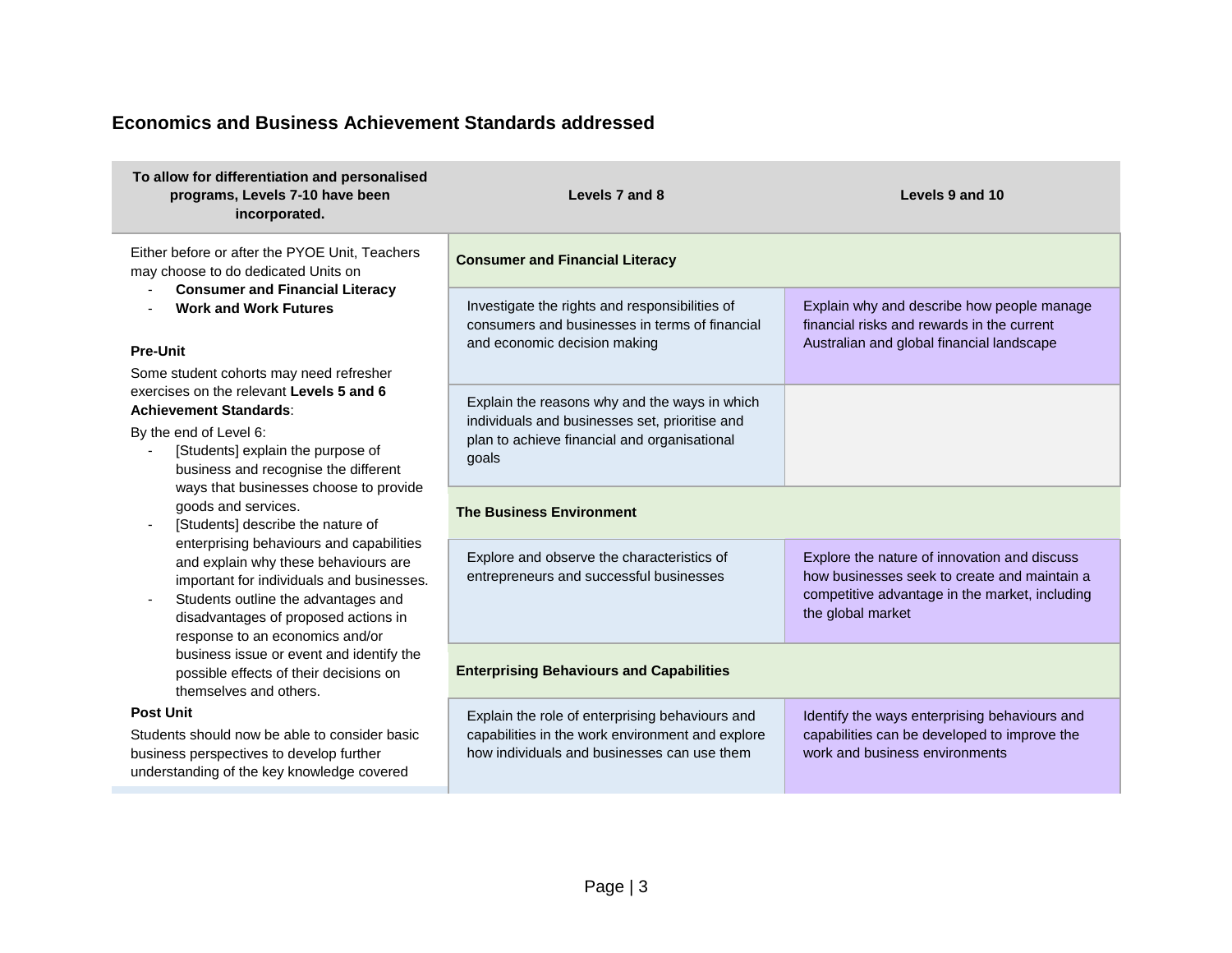#### **Economic and Business Reasoning and Interpretation**

- **Resource Allocation and Making Choices**.

Identify relationships and trends, and generate a range of alternatives for an economic or business issue or event, evaluating the potential costs and benefits of each alternative and the consequences of proposed actions

#### **Achievement Standards Covered**

By the end of Level 8:

Students explain why and how individuals and businesses set, prioritise and plan for financial and organisational goals. They describe the characteristics of successful businesses, the way these businesses use enterprising behaviours and capabilities, and explain how entrepreneurial individuals can contribute to this success.

[Students] identify trends and relationships and propose alternative responses to an economics and/or business issue or event. They evaluate the costs and benefits of each alternative response and identify the effects and potential consequences of these actions.

Generate a range of viable options, taking into account multiple perspectives, use simple costbenefit analysis to recommend and justify a course of action, and predict the intended and unintended consequences of economic and business decisions

#### By the end of Level 10:

Students explain the importance of managing consumer and business financial risks and rewards and analyse the different strategies that may be used when making decisions. They explain the nature of innovation and why businesses need to create a competitive advantage. Students discuss ways that this may be achieved and the enterprising behaviours and capabilities that could be developed by individuals to assist the work and business environments.

Students identify economics and business trends, explain relationships and make predictions. They generate alternative responses to familiar, unfamiliar and complex problems taking into account multiple perspectives, and using cost-benefit analysis and appropriate criteria to propose and justify a course of action. Students analyse the intended and unintended effects of economic and business decisions and the potential consequences of alternative actions.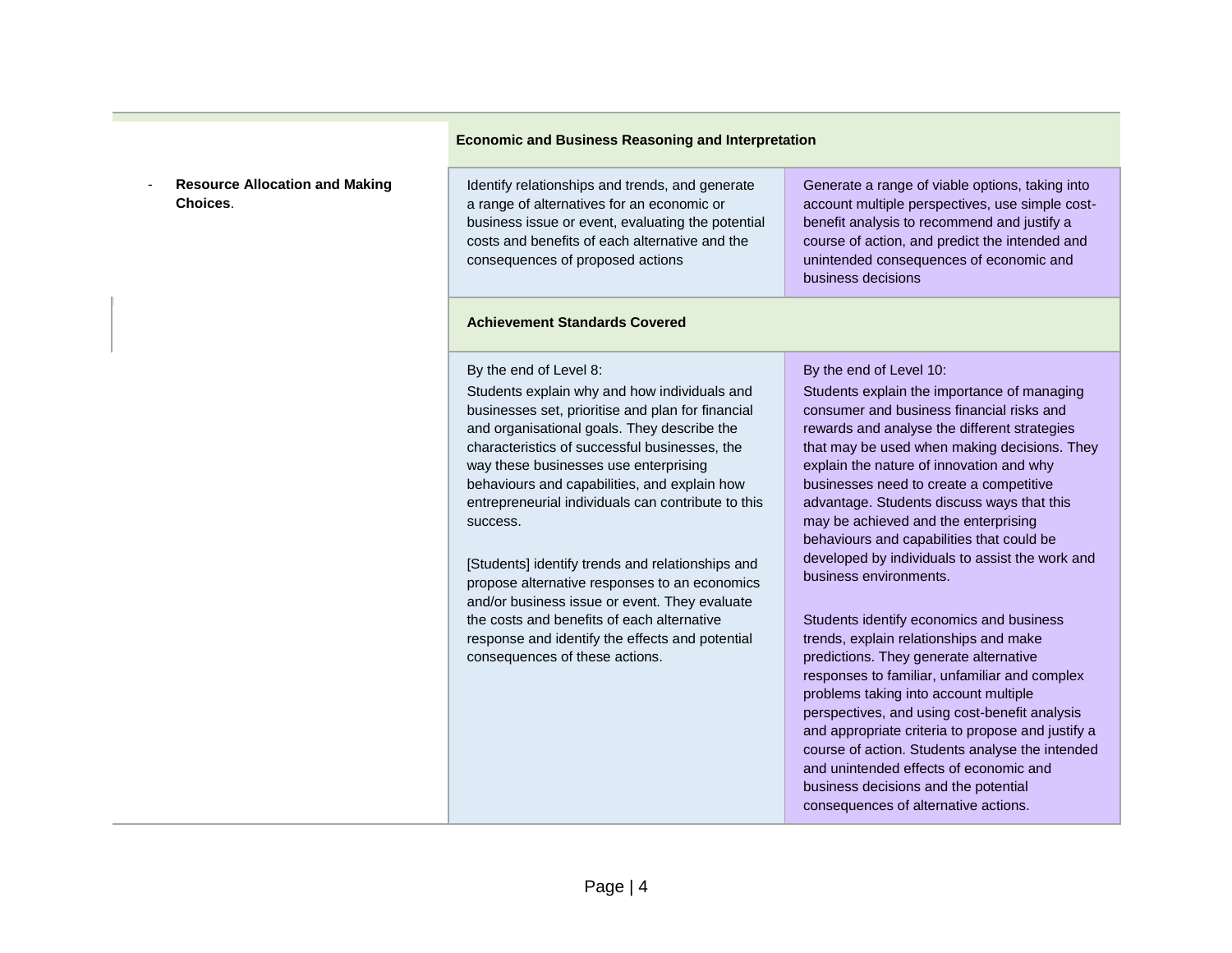# **Course Outline**

| <b>Half</b><br><b>Term</b><br>Unit<br>3x1hr<br>per wk | <b>Course Outline Topics</b>                                                                                                                                                                   | <b>Activities, Resources &amp; Advice</b>                                                                                                                                                                                                                                                                                                                                                                                                                                                                                                                                                                             | <b>Vic Curriculum</b><br><b>links</b><br>and<br><b>Suggested</b><br><b>Assessments</b>                                                                                                                                                                          |
|-------------------------------------------------------|------------------------------------------------------------------------------------------------------------------------------------------------------------------------------------------------|-----------------------------------------------------------------------------------------------------------------------------------------------------------------------------------------------------------------------------------------------------------------------------------------------------------------------------------------------------------------------------------------------------------------------------------------------------------------------------------------------------------------------------------------------------------------------------------------------------------------------|-----------------------------------------------------------------------------------------------------------------------------------------------------------------------------------------------------------------------------------------------------------------|
| <b>WEEK</b>                                           | <b>Get Organised</b><br><b>Business Innovation</b><br><b>Consumers,</b><br>businesses and<br><b>SUCCESS</b><br><b>Concept Development</b><br><b>Introduction to PYOE</b><br><b>Competition</b> | <b>Get Organised</b><br>Start a new digital/physical folder called 'Business Unit' or<br>make up your own name. Make sure you save all of your<br>notes, drafts and final pieces in this folder. If digital, having a<br>backup online copy, such as on Google Drive is a good idea<br>to allow you to work from any device.<br>Stay organised by labelling each document/page clearly so<br>you can retrieve them later when needed.<br><b>Business Innovation</b><br>Innovation excursion option:<br><b>Scienceworks</b><br>https://museumsvictoria.com.au/scienceworks/learning/school<br>-programs-and-resources/ | <b>Explore and</b><br>observe the<br>characteristics of<br>entrepreneurs<br>and successful<br>businesses.<br><b>Explain the</b><br>reasons why and<br>the ways in<br>which individuals<br>and businesses<br>set, prioritise<br>and plan to<br>achieve financial |
|                                                       |                                                                                                                                                                                                | (Image source:                                                                                                                                                                                                                                                                                                                                                                                                                                                                                                                                                                                                        | and<br>organisational<br>goals.<br>Explain why and<br>describe how                                                                                                                                                                                              |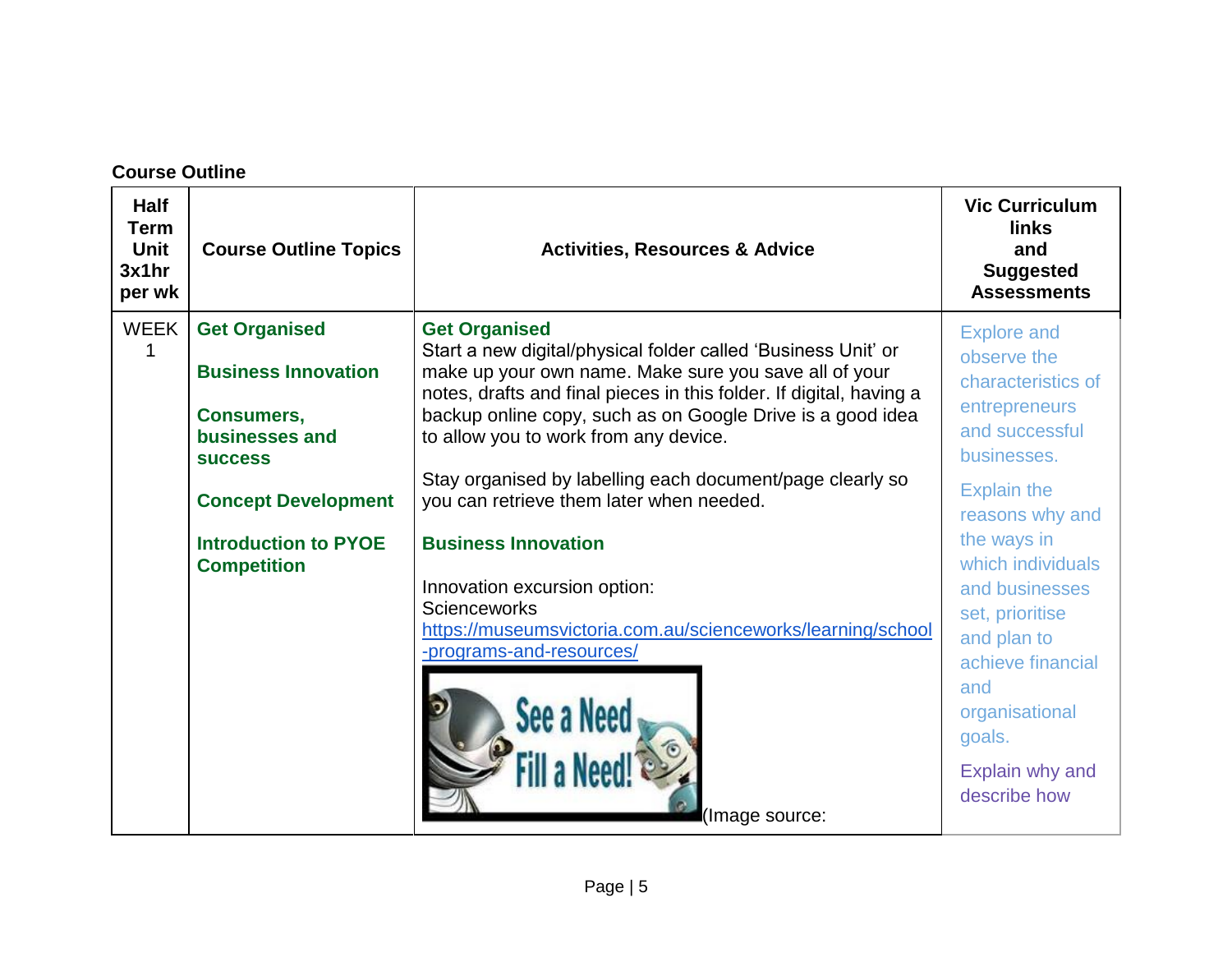| http://heyfever.com.au/about-us/see-a-need-2/) |  |
|------------------------------------------------|--|
|                                                |  |

Watch stimulus material video: <https://www.youtube.com/watch?v=nFVlyKRVgwg>

| The secret of success is to find a<br>need and fill it, to find a hurt and<br>heal it, to find somebody with a<br>problem and offer to help solve it.<br>Robert H. Schuller -<br><b>AZ QUOTES</b> |  |
|---------------------------------------------------------------------------------------------------------------------------------------------------------------------------------------------------|--|
| (Quote source: http://www.azquotes.com/quote/777147)                                                                                                                                              |  |
| Define term 'innovation'.<br>Solves a consumer problem. Does not have to be something<br>completely new - can be a better way of producing something<br>or improvements to an existing product.   |  |
| VCTA Compak Resource by Tania Hislop, 2011                                                                                                                                                        |  |
| Innovation and cultural change                                                                                                                                                                    |  |
|                                                                                                                                                                                                   |  |
| <b>Exemplars to analyse:</b>                                                                                                                                                                      |  |
| Major inventions:                                                                                                                                                                                 |  |
| http://www.australiangeographic.com.au/topics/history-                                                                                                                                            |  |
| culture/2010/06/australian-inventions-that-changed-the-world/<br>Successful Innovations:                                                                                                          |  |
|                                                                                                                                                                                                   |  |
| https://www.ipaustralia.gov.au/understanding-ip/getting-                                                                                                                                          |  |
| started-ip/educational-materials-and-resources/history-                                                                                                                                           |  |

people manage financial risks and rewards in the current Australian and global financial landscape.

Explore the nature of innovation and discuss how businesses seek to create and maintain a competitive advantage in the market, including the global market.

Generate a range of viable options, taking into account multiple perspectives, use simple cost-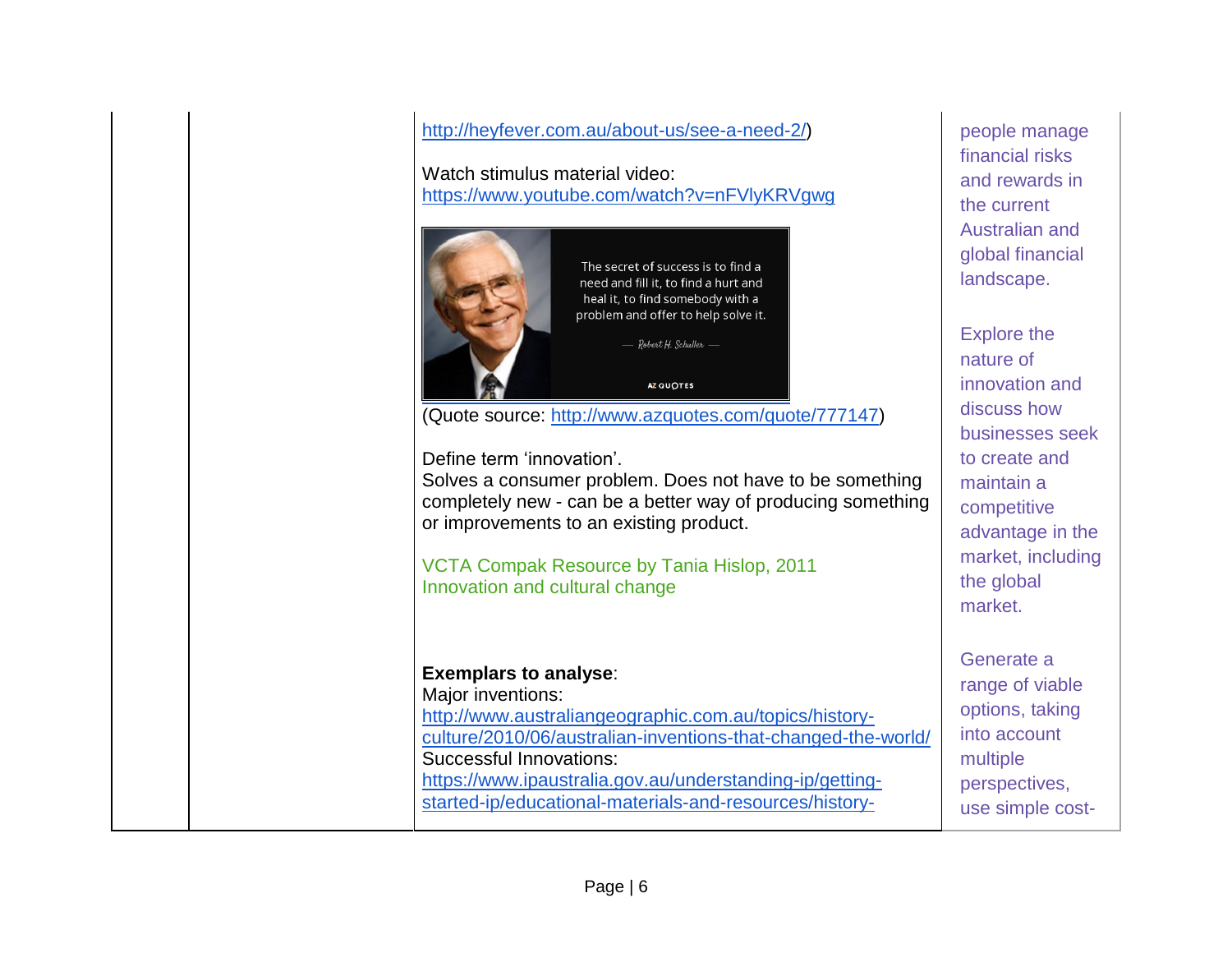# australian-innovation

Contemporary Innovators: [https://ideashoist.com.au/10-aussie-innovators-innovations](https://ideashoist.com.au/10-aussie-innovators-innovations-watch-2017/)[watch-2017/](https://ideashoist.com.au/10-aussie-innovators-innovations-watch-2017/)

# **Class Discussion: Consumers**

- What makes each of us a consumer?
- You are all consumers what do you want/need?
- What products could be innovated to make your experience better or offer something new?
- What about other types of consumers? What might these target groups want/need?:
	- Tweenies
	- Elderly living in own dwelling
	- Dog owners
	- House hunters

Class to come up with further categories of target market linked to what they may want/need.

### **Brainstorm on board**

What are some products that are not currently available that would solve a problem for a particular target market?

### **Take it home**:

Seek input from friends and family - what is something they need but cannot find? What product would they buy and why? Share ideas with class.

# **WRITTEN TASK: Innovation**

- 1. Define/explain the terms
	- a) 'competitive advantage'
	- b) 'unique selling proposition'
	- c) 'logo'

benefit analysis to recommend and justify a course of action, and predict the intended and unintended consequences of economic and business decisions. ASSESSMENT:

**Getting** organised

Participation in class discussions

Contributions to class brainstorming

Sharing of ideas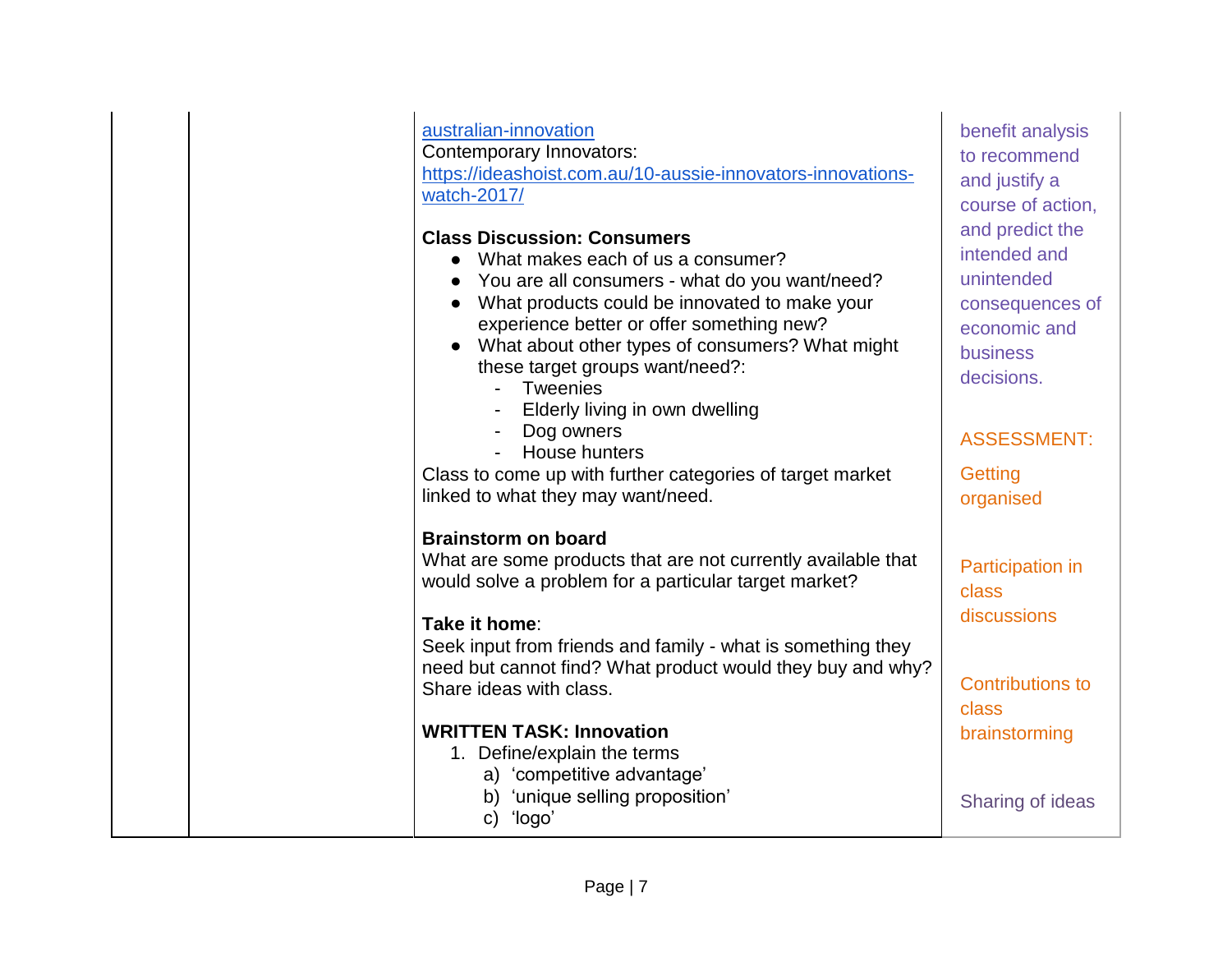|  |                | d) 'vision'<br>e) 'mission statement'                                                                                                                                                                                                                                                                                                                | from home                                                                                                  |
|--|----------------|------------------------------------------------------------------------------------------------------------------------------------------------------------------------------------------------------------------------------------------------------------------------------------------------------------------------------------------------------|------------------------------------------------------------------------------------------------------------|
|  |                | 2. Find/give an example of a competitive business and<br>outline its unique selling proposition. Include this<br>business's vision and/or mission statement.<br>3. Conduct a cost-benefit analysis of business innovation,<br>(strengths and weaknesses of innovating for the<br>business).                                                          | Innovation<br><b>Written Task</b><br>completion                                                            |
|  | $\overline{a}$ | 4. Write a paragraph to justify whether a business must<br>innovate to maintain a competitive advantage.<br>5. Research online and outline the kinds of government<br>support that exists to support business innovation. Try<br>these websites or find your own:<br>The National Science and Innovation Agenda at<br>https://www.innovation.gov.au/ | Consumers,<br><b>Businesses and</b><br><b>Success Part A</b><br>& Part B Written<br><b>Task completion</b> |
|  |                | Business.gov.au at<br>https://www.business.gov.au/assistance<br>The Office of the Chief Economist at<br>https://industry.gov.au/Office-of-the-Chief-<br>Economist/Publications/Policy/AustralianInnovationSys<br>temReport/AISR2011/chapter-3-business-<br>innovation/government-initiatives-that-foster-business-<br>innovation/index.html          | <b>Group Work</b><br>Concept<br>Development<br>Annotated<br><b>Diagram</b>                                 |
|  |                | 6. Research the types of innovation that Australian<br>businesses have introduced. List three innovations and<br>identify the benefits and the costs of such innovations.                                                                                                                                                                            | Vision and<br><b>Mission Poster</b><br><b>Task</b>                                                         |
|  |                | 7. Discuss the following statement by writing three<br>arguments for and three against. Remember to give<br>evidence to support your contentions and reference<br>your sources:<br>'Australian businesses are the most innovative in the<br>world'.                                                                                                  | <b>PYOE</b><br><b>Teamwork</b>                                                                             |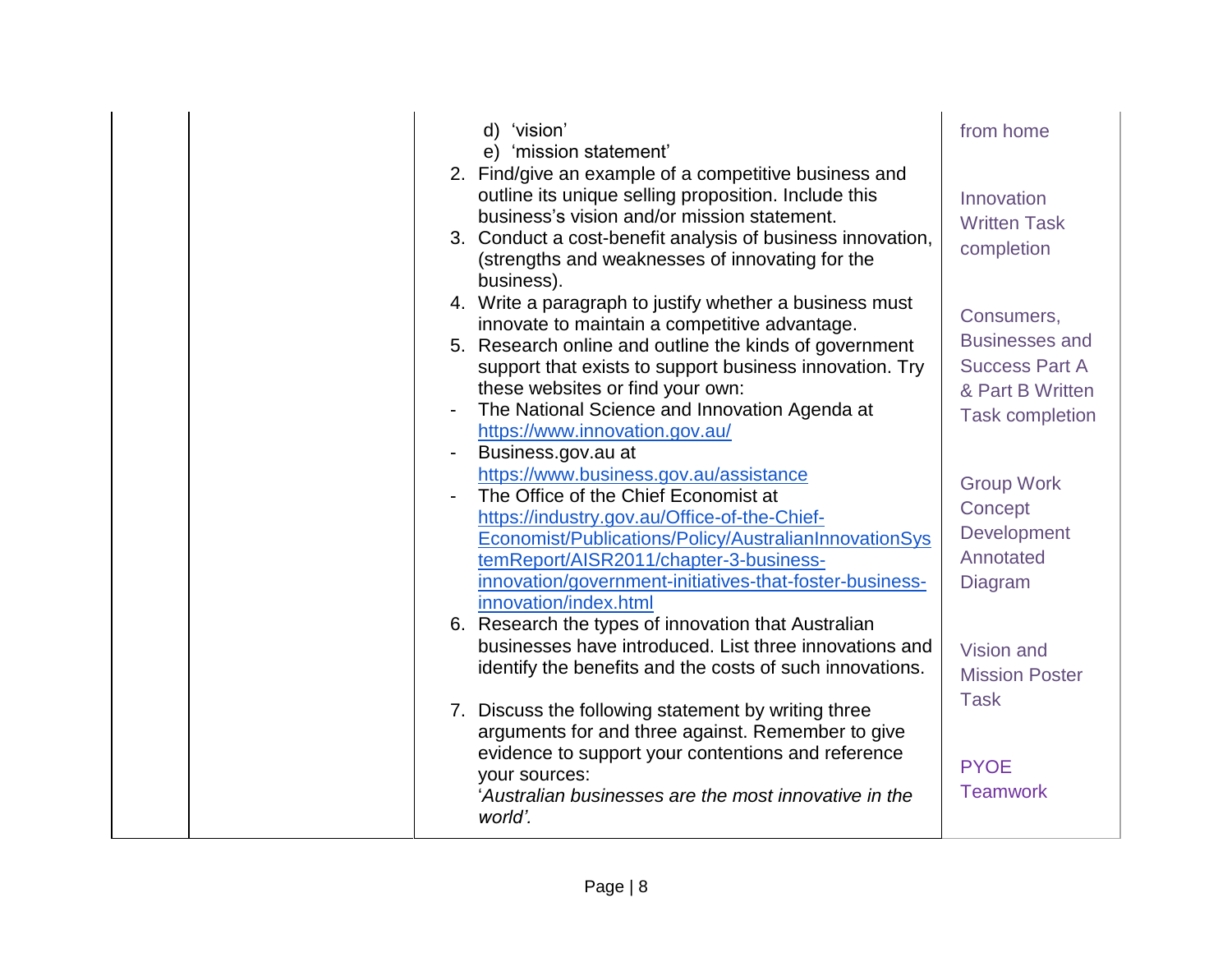| <b>Consumers, businesses and success</b><br><b>WRITTEN TASK: Consumers, businesses and success</b><br>Part A<br>1. Using yourself as an example, define the term<br>'consumer'.<br>2. Using a business that you interact with, define the term<br>'business'.<br>3. Explain the relationship between businesses and<br>consumers.<br>4. Construct a Venn Diagram to show the wants/needs of<br>consumers versus businesses and how they intersect.<br>5. Suggest at least two types of risks each take when | <b>PYOE TASK1</b><br><b>Business Name,</b><br><b>Logo and Prime</b><br><b>Function</b> |
|-------------------------------------------------------------------------------------------------------------------------------------------------------------------------------------------------------------------------------------------------------------------------------------------------------------------------------------------------------------------------------------------------------------------------------------------------------------------------------------------------------------|----------------------------------------------------------------------------------------|
| trading.<br>6. Suggest the associated rewards for each that drive<br>their decision making.<br>7. Propose at least three strategies each can use to<br>make better decisions when assessing risk.<br>8. Keeping in mind the risks consumers take, suggest<br>how businesses might best attract more customers.<br>9. Research online suggestions for how to achieve<br>business success and write them in your own words to<br>compile a 'Top Ten Tips' for successful business.                            |                                                                                        |
| Part B<br>Go to: Plan for Success at business.gov.au:<br>https://www.business.gov.au/new-to-business-<br>essentials/series-one/plan-for-success<br>a) Identify what is critical for business success.<br>b) List the reasons why planning is considered essential.                                                                                                                                                                                                                                          |                                                                                        |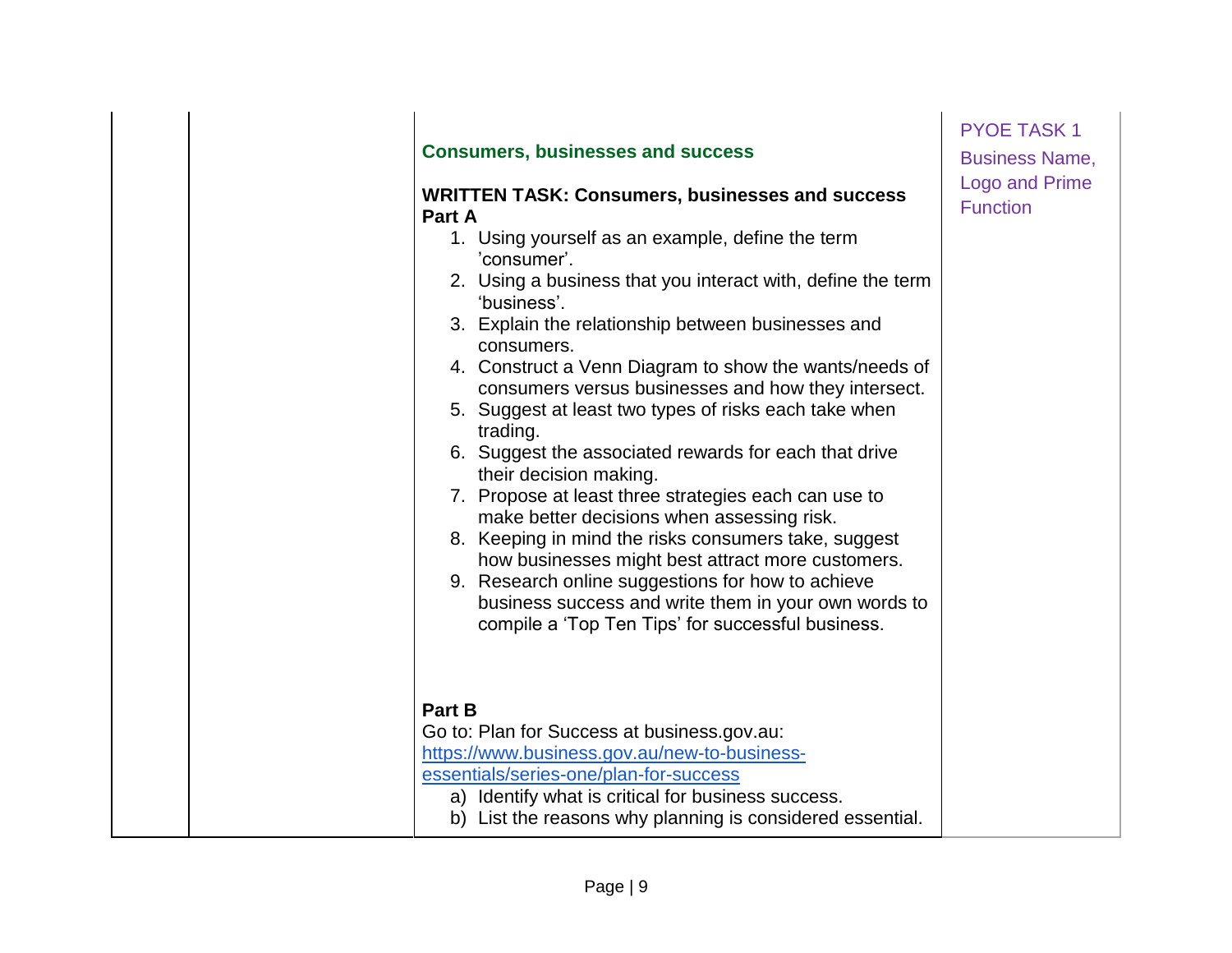| c) Note everything that must be included in a business<br>plan.<br>d) Copy the various template and tools links and<br>bookmark this page for later use.<br>e) Define the term 'living document' with reference to this<br>webpage.<br>f) Download the business plan template and save it in a<br>new digital subfolder called 'PYOE Comp'. |  |
|---------------------------------------------------------------------------------------------------------------------------------------------------------------------------------------------------------------------------------------------------------------------------------------------------------------------------------------------|--|
| <b>Concept Development</b><br>Businesses follow a process when developing a business<br>concept.                                                                                                                                                                                                                                            |  |
| MIT Introduction to the Design and Concept Development<br>Process worksheet at:<br>http://appinventor.mit.edu/explore/sites/all/files/teachingappcr<br>eation/unit1/DesignUnit1.pdf                                                                                                                                                         |  |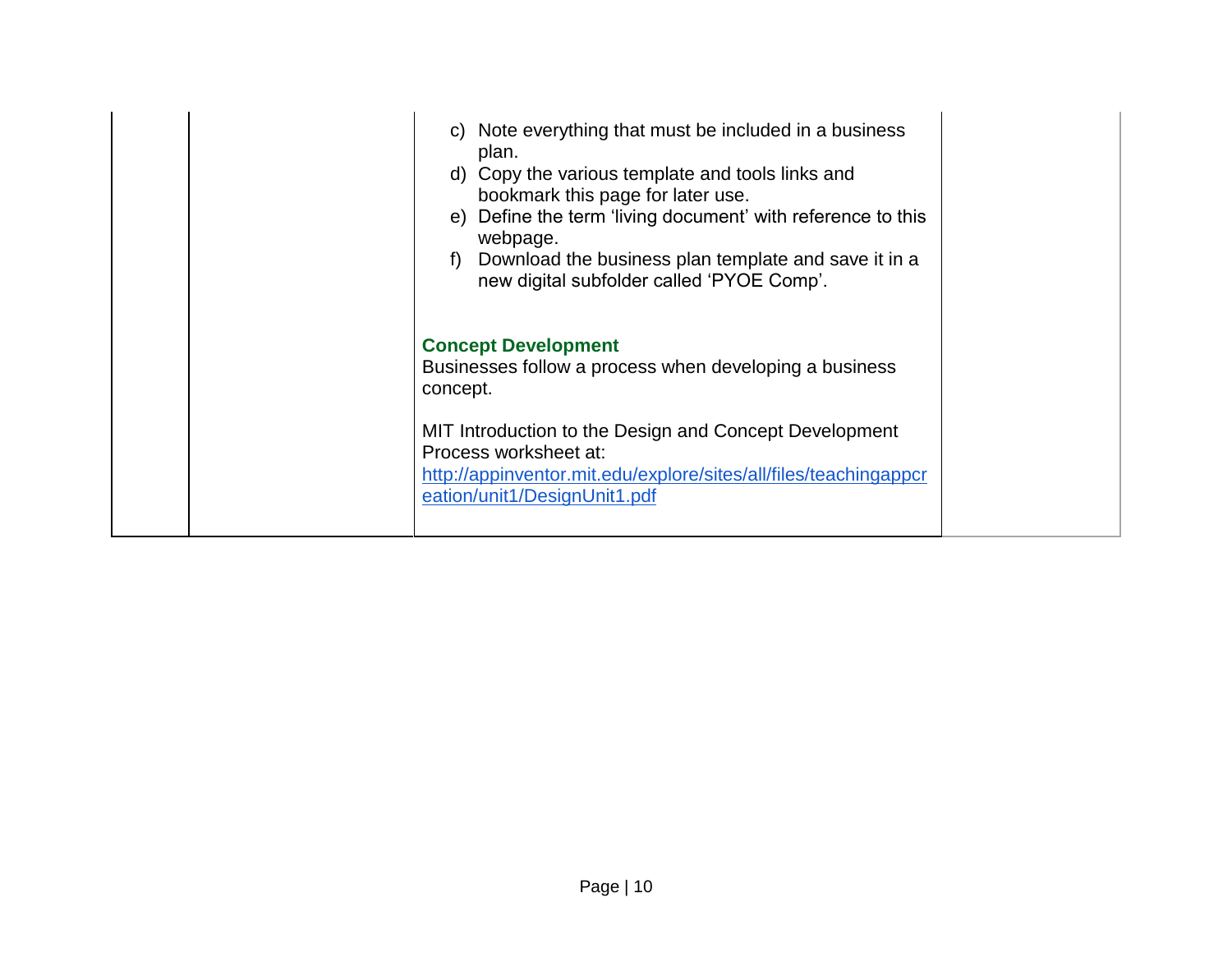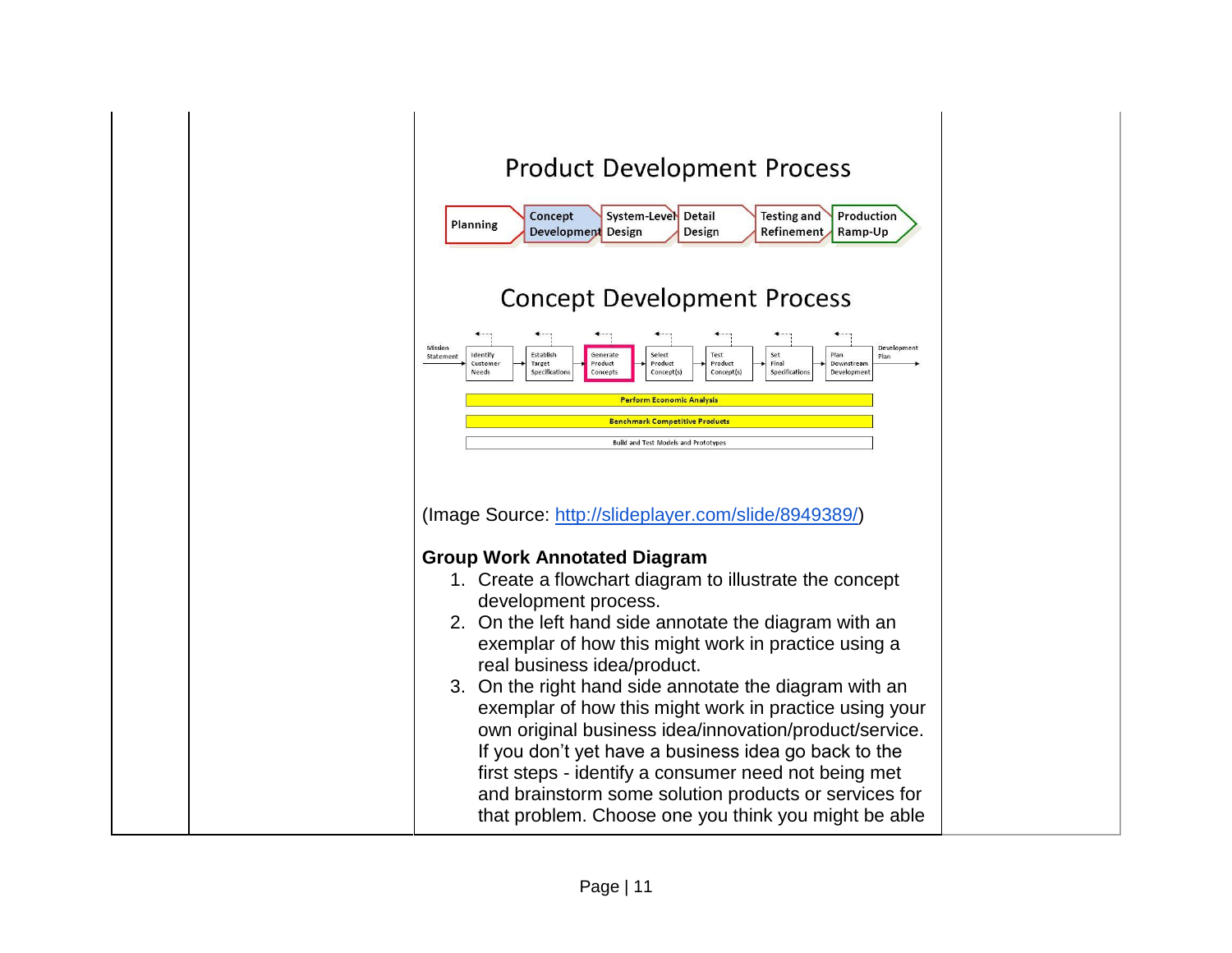| to use as an example of a real small business.<br>Imagine you and your group were planning to actually<br>establish that small business.                                                                                                                                                                                                                                                                     |
|--------------------------------------------------------------------------------------------------------------------------------------------------------------------------------------------------------------------------------------------------------------------------------------------------------------------------------------------------------------------------------------------------------------|
|                                                                                                                                                                                                                                                                                                                                                                                                              |
|                                                                                                                                                                                                                                                                                                                                                                                                              |
| <b>VCTA Compak Resource by Gillian Somers, 2015</b><br>Characteristics and objectives of small business: case studies                                                                                                                                                                                                                                                                                        |
| <b>Setting goals - Vision and Mission Statement:</b><br>Read the school vision and/or mission statement in the diary<br>or on the webpage. Note how they are written. Discuss the<br>elements included.                                                                                                                                                                                                      |
| Cocreate your team's business vision and mission.<br>Watch: https://www.youtube.com/watch?v=wHXkpNtjNgk<br>and for a comparison:<br>https://www.youtube.com/watch?v=IY44an2S6VI<br>Poster Activity: Make a team poster and display.                                                                                                                                                                          |
| <b>Introduce Competition</b><br>Read through PYOE Brochure and discuss. Why not get cash<br>prizes for doing school work?                                                                                                                                                                                                                                                                                    |
| <b>PYOE TASK1</b><br>After drafting and deliberating, provide well considered<br>answers under the following subheadings:<br>1a) Individual or Group Division<br>1b) Student Name/s<br>1c) Business Name/Logo<br>Try to be creative and make sure your business name clearly<br>represents who you are and what you do. A logo could help<br>with this. Make sure it is original, simple, easy to understand |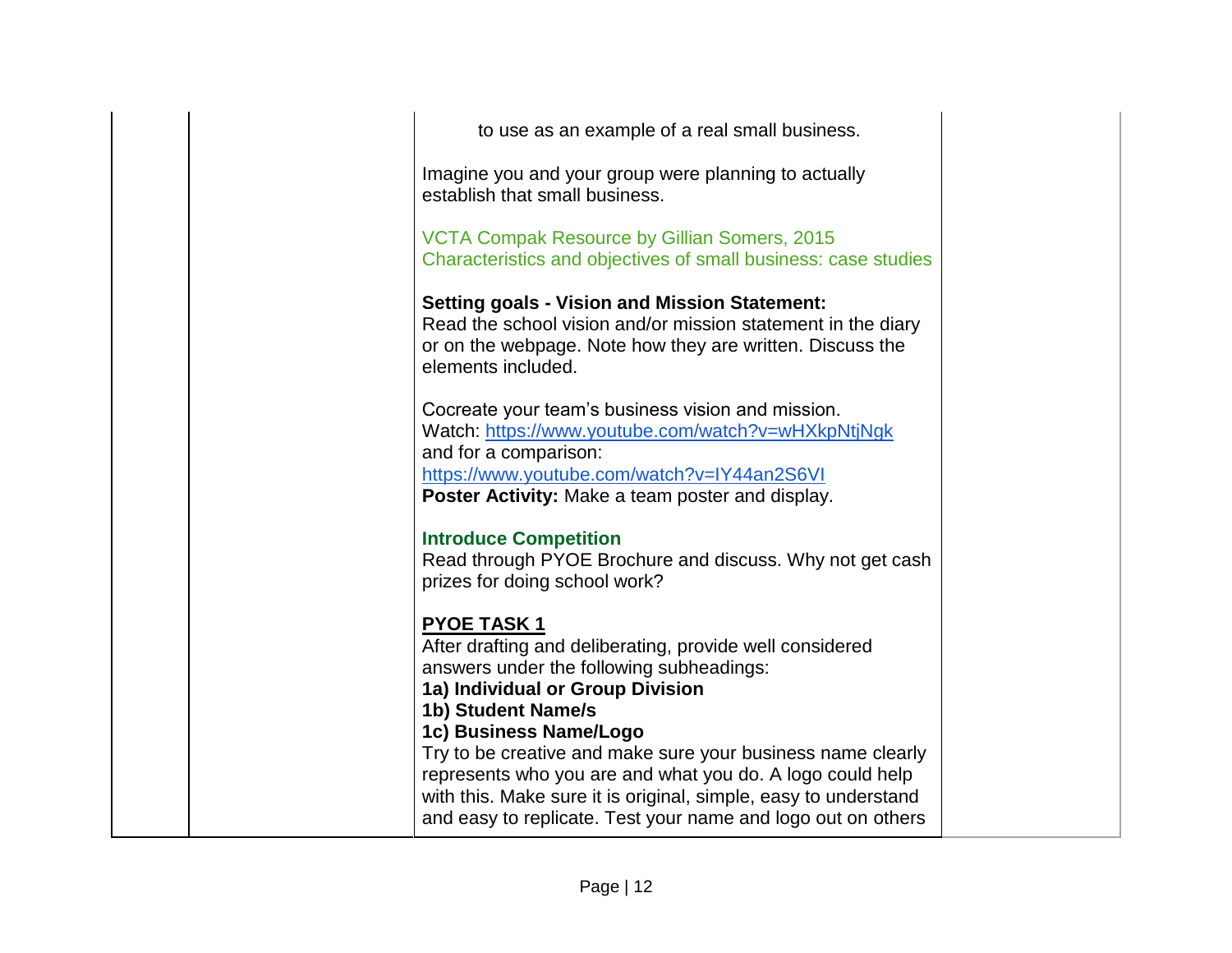|                               |                                               | to see if you are clearly communicating your message.<br>Helpful business name webpage:<br>http://www.business.vic.gov.au/operating-a-business/how-to-<br>start/starting-new/choosing-a-business-name<br>Helpful logo resources: https://www.creativeblog.com/graphic-<br>design/pro-guide-logo-design-21221<br>and<br>https://designshack.net/articles/inspiration/10-tips-for-<br>designing-logos-that-dont-suck/<br>1d) Prime Function - Vision and Mission Statement<br>State your overall goal for this business, say why you exist,<br>what you want to accomplish and how you will achieve this in<br>general.<br>Also describe in detail the product, service or idea. A diagram<br>could help with this. |                                                                                                                                                                                                                                             |
|-------------------------------|-----------------------------------------------|-------------------------------------------------------------------------------------------------------------------------------------------------------------------------------------------------------------------------------------------------------------------------------------------------------------------------------------------------------------------------------------------------------------------------------------------------------------------------------------------------------------------------------------------------------------------------------------------------------------------------------------------------------------------------------------------------------------------|---------------------------------------------------------------------------------------------------------------------------------------------------------------------------------------------------------------------------------------------|
| <b>WEEK</b><br>$\overline{2}$ | <b>Location</b><br><b>Business Structures</b> | <b>Location</b><br>Location<br><b>Location</b><br>Location<br>(Image source: http://www.streamlifebusiness.com/importance-of-<br>location-for-your-small-business/)<br>Location excursion option:<br>Local shopping area mapping and analysis of locations                                                                                                                                                                                                                                                                                                                                                                                                                                                        | Investigate the<br>rights and<br>responsibilities<br>of consumers<br>and businesses<br>in terms of<br>financial and<br>economic<br>decision making.<br>Explain the<br>reasons why and<br>the ways in<br>which individuals<br>and businesses |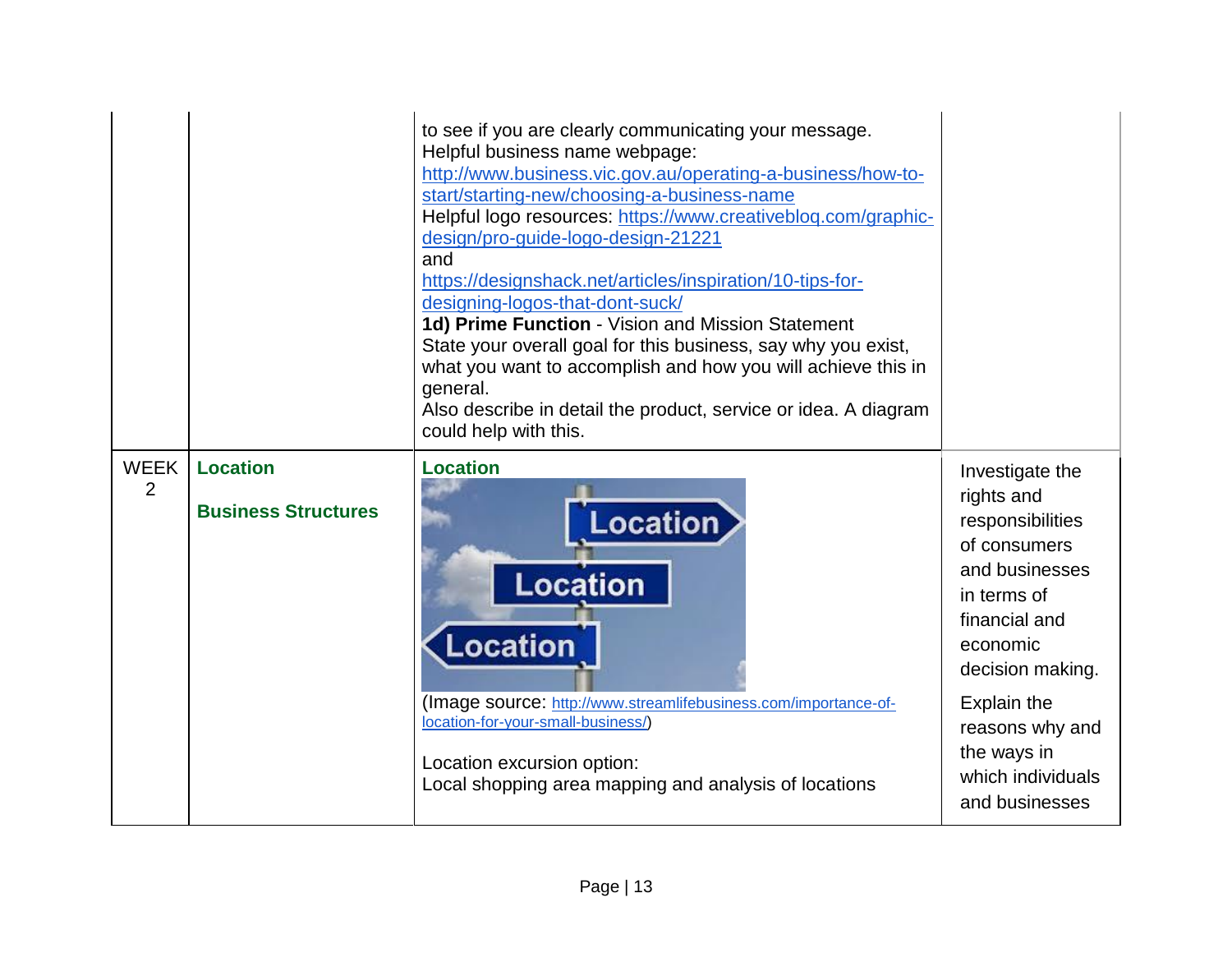| <b>Class Discussion:</b><br>Why do professionals say 'Location Location<br>Location'?<br>Can anyone think of a local shop that keeps changing<br>or is often empty? Suggest possible problems this site<br>may face. Why do some locations work better than<br>others?<br>What options do businesses have for where they might<br>locate?<br>In your responses, consider the use of an online site only.<br>Take summary notes from the following slideshow:<br>Entrepreneur.com slideshow 10 Things to Consider When<br>Choosing a Location for Your Business at:<br>https://www.entrepreneur.com/slideshow/299849#3<br>and to add to your notes, find your own webpage such as:<br>http://www.streamlifebusiness.com/importance-of-location-for-<br>your-small-business/ | set, prioritise<br>and plan to<br>achieve financial<br>and<br>organisational<br>goals.<br>Explain why and<br>describe how<br>people manage<br>financial risks<br>and rewards in<br>the current<br>Australian and<br>global financial<br>landscape. |
|----------------------------------------------------------------------------------------------------------------------------------------------------------------------------------------------------------------------------------------------------------------------------------------------------------------------------------------------------------------------------------------------------------------------------------------------------------------------------------------------------------------------------------------------------------------------------------------------------------------------------------------------------------------------------------------------------------------------------------------------------------------------------|----------------------------------------------------------------------------------------------------------------------------------------------------------------------------------------------------------------------------------------------------|
| Define any key terms you come across, such as<br>'demographics'.<br><b>WRITTEN TASK: Location</b><br>1. Describe the various location options:<br>a) Virtual/Online<br>b) Bricks and mortar<br>c) Home based<br>d) Shopping centre<br>e) Main street shopping strip<br>Complimentary business inside another<br>2. Identify at least three key factors businesses must take<br>into account when deciding their best location.<br>3. Conduct a cost-benefit analysis of each type of<br>location for a supermarket.                                                                                                                                                                                                                                                        | Generate a<br>range of viable<br>options, taking<br>into account<br>multiple<br>perspectives,<br>use simple cost-<br>benefit analysis<br>to recommend<br>and justify a<br>course of action,<br>and predict the                                     |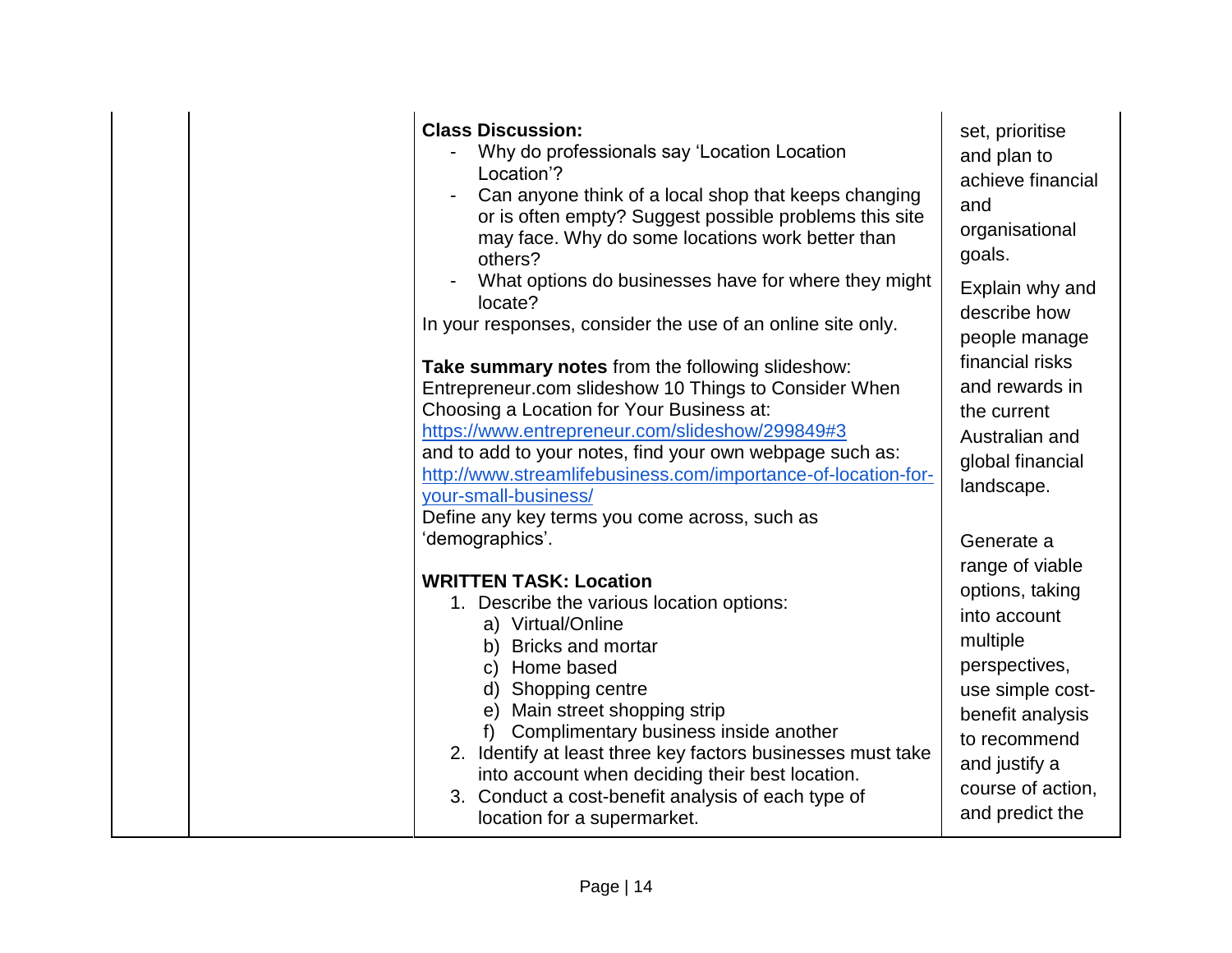| 4. Suggest and justify which type of location works for the<br>following particular types of businesses: (also consider<br>online options)<br>a) A hairdresser with two staff<br>b) A book dealer trading over three million books per<br>year<br>c) A nail salon with twenty part time staff<br>d) A luxury vehicle mechanic<br>e) A coffee cart<br>A gift shop specialising in teddy bears<br>5. Consider a successful business:<br>a) Name and describe the business in relation to their<br>popularity, product or service and target market.<br>b) Provide at least three reasons why their current<br>location works for them.<br>c) Suggest and justify how this business could<br>improve by expanding to add another different<br>location.<br>d) Predict some negative consequences of moving<br>some trade to this new location.<br>e) Based on the evidence and reasons you have<br>given, repeat them in summary to write a<br>conclusion that recommends whether this business | intended and<br>unintended<br>consequences of<br>economic and<br>business<br>decisions.<br><b>ASSESSMENT:</b><br><b>Contribution to</b><br>class discussion<br><b>Summary Note-</b><br>taking effort<br><b>Location Written</b><br><b>Task completion</b> |
|----------------------------------------------------------------------------------------------------------------------------------------------------------------------------------------------------------------------------------------------------------------------------------------------------------------------------------------------------------------------------------------------------------------------------------------------------------------------------------------------------------------------------------------------------------------------------------------------------------------------------------------------------------------------------------------------------------------------------------------------------------------------------------------------------------------------------------------------------------------------------------------------------------------------------------------------------------------------------------------------|-----------------------------------------------------------------------------------------------------------------------------------------------------------------------------------------------------------------------------------------------------------|
| should expand to the new location.                                                                                                                                                                                                                                                                                                                                                                                                                                                                                                                                                                                                                                                                                                                                                                                                                                                                                                                                                           | <b>Business</b><br><b>Structures</b>                                                                                                                                                                                                                      |
| <b>Business Structures</b><br>The legal structures covered in VCE Business Management<br>are:                                                                                                                                                                                                                                                                                                                                                                                                                                                                                                                                                                                                                                                                                                                                                                                                                                                                                                | PowToon<br>creation                                                                                                                                                                                                                                       |
| Sole Proprietor<br>Partnership<br><b>Social Enterprise</b><br>Corporation - Public/Private                                                                                                                                                                                                                                                                                                                                                                                                                                                                                                                                                                                                                                                                                                                                                                                                                                                                                                   | <b>Business</b><br><b>Structures</b><br><b>Written Task</b>                                                                                                                                                                                               |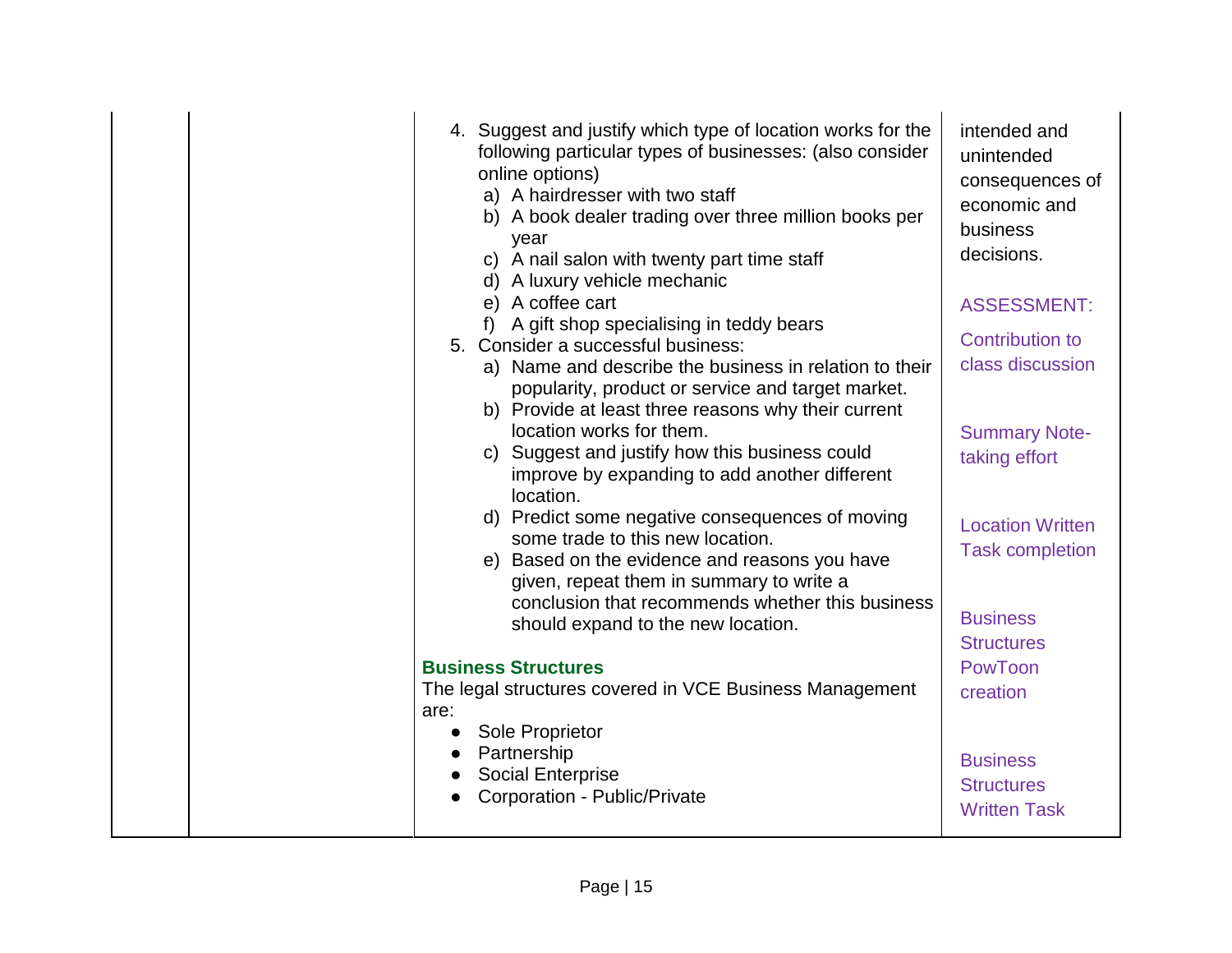|  | <b>Multi-Media Task: Business Structures PowToon</b>                                                                                                                                                                                                                                                                                                                                                                                                                                                                                                                                                                                                                                                                           | completion                                                                                      |
|--|--------------------------------------------------------------------------------------------------------------------------------------------------------------------------------------------------------------------------------------------------------------------------------------------------------------------------------------------------------------------------------------------------------------------------------------------------------------------------------------------------------------------------------------------------------------------------------------------------------------------------------------------------------------------------------------------------------------------------------|-------------------------------------------------------------------------------------------------|
|  | 1. Navigate Business Victoria website to take summary<br>notes on each type of structure at:<br>http://www.business.vic.gov.au/#1007397<br>2. Watch this student created PowToon explanation at :<br>https://www.youtube.com/watch?v=gxUQdllYAfc<br>3. Define any key terms you come across.<br>4. Construct a detailed advantages and disadvantages<br>table that analyses all structures.<br>5. Identify a real Australian business example of each<br>type of structure.<br>6. Create your own better video and share with the class.                                                                                                                                                                                       | <b>PYOE</b><br><b>Teamwork</b><br><b>PYOE TASK 2</b><br><b>Location and</b><br><b>Structure</b> |
|  | VCTA Compak Resource by Gillian Somers, 2014<br>Social enterprises as a form of business activity                                                                                                                                                                                                                                                                                                                                                                                                                                                                                                                                                                                                                              |                                                                                                 |
|  | <b>WRITTEN TASK: Business Structures</b><br>1. Describe the various types of Business Structures:<br>a) Sole Proprietor<br>b) Partnership<br>c) Social Enterprise<br>d) Corporation - Public/Private<br>2. Identify at least three key factors businesses must take<br>into account when deciding their best structure.<br>3. Conduct a cost-benefit analysis of each type of<br>structure for a family owned retail department store.<br>4. Suggest and justify which type of structure works for<br>the following particular types of businesses:<br>a) A single outlet ice cream shop<br>b) A mobile laundry service for the homeless<br>c) An international hotel chain<br>d) A husband and wife graphic design home based |                                                                                                 |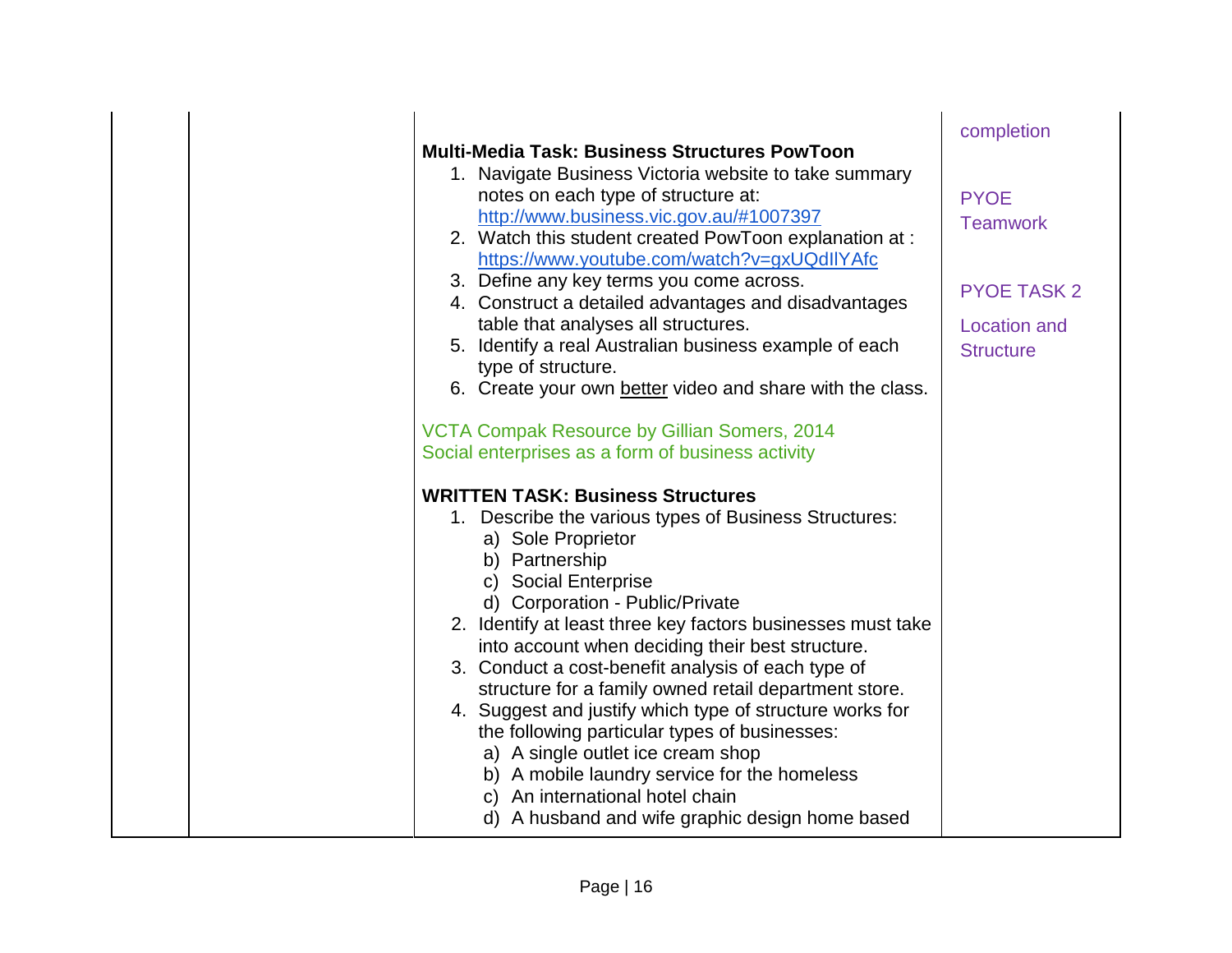|           |                                            | business<br>5. Recommend and justify the best type of structure for<br>your team's small business.<br><b>PYOE TASK 2</b><br>2a) Location<br>State and justify where the small business will be located -<br>don't forget onlinepossible locations!<br>2b) Legal Structure of the business<br>State and justify/explain whether your business will be a sole<br>trader, partnership or a small company.                                                                   |                                                                                                                                                                       |
|-----------|--------------------------------------------|--------------------------------------------------------------------------------------------------------------------------------------------------------------------------------------------------------------------------------------------------------------------------------------------------------------------------------------------------------------------------------------------------------------------------------------------------------------------------|-----------------------------------------------------------------------------------------------------------------------------------------------------------------------|
| Week<br>3 | <b>Entrepreneurship</b><br><b>Staffing</b> | <b>Entrepreneurs</b><br>Define the term 'entrepreneur'.<br>Reflection activity: Are you an entrepreneur?<br>Quiz: https://www.entrepreneur.com/article/246454<br>Summarise your results in writing.<br><b>Webpage analysis:</b>                                                                                                                                                                                                                                          | Explore and<br>observe the<br>characteristics of<br>entrepreneurs and<br>successful<br>businesses.                                                                    |
|           |                                            | 1. Read and consider Inc.com's 19 inspiring power<br>quotes for success from Steve Jobs at:<br>https://www.inc.com/peter-economy/steve-jobs-19-<br>inspiring-power-quotes-for-success.html<br>2. After reading the 19 quotes make an extensive list of<br>important character/personality traits and skills to be a<br>successful entrepreneur.<br>VCTA Compak Resource by Kate Galati, 2014<br>Social enterprise and entrepreneurship leading the way out of<br>poverty | Explain the role of<br>enterprising<br>behaviours and<br>capabilities in the<br>work environment<br>and explore how<br>individuals and<br>businesses can<br>use them. |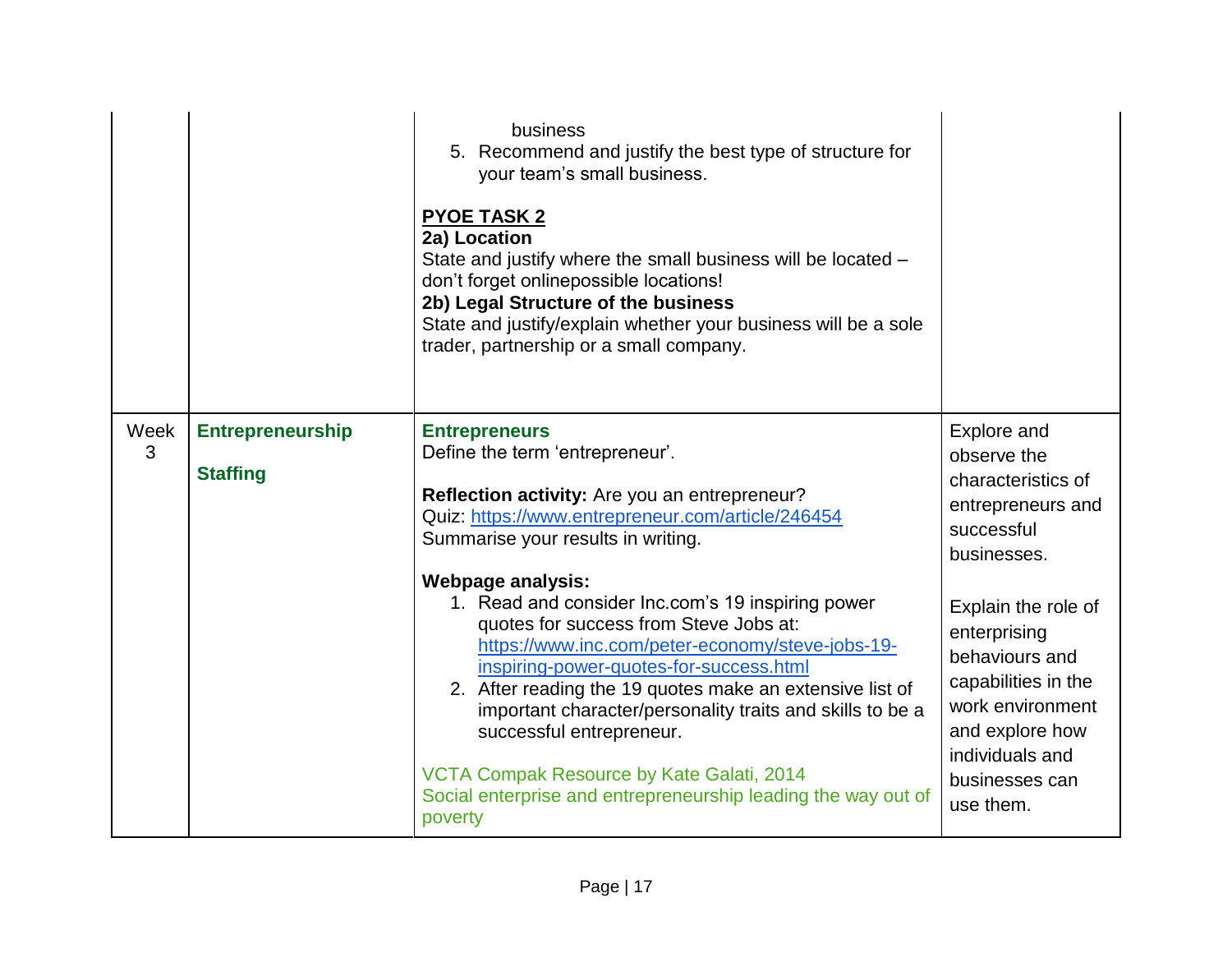| VCTA Compak Resource by Richard Armitage, 2010<br>Innovation and entrepreneurship as a source of business<br>opportunity                                                                                                                                                                                                                                                                                                                                                                                                                                                                                                               | Explain why and<br>describe how<br>people manage<br>financial risks and<br>rewards in the<br>current Australian                                                                                              |
|----------------------------------------------------------------------------------------------------------------------------------------------------------------------------------------------------------------------------------------------------------------------------------------------------------------------------------------------------------------------------------------------------------------------------------------------------------------------------------------------------------------------------------------------------------------------------------------------------------------------------------------|--------------------------------------------------------------------------------------------------------------------------------------------------------------------------------------------------------------|
| (Image source: https://twitter.com/)                                                                                                                                                                                                                                                                                                                                                                                                                                                                                                                                                                                                   | and global<br>financial                                                                                                                                                                                      |
| <b>Entrepreneurs find a better way - Case Study and Tweet:</b><br>http://www.theage.com.au/small-                                                                                                                                                                                                                                                                                                                                                                                                                                                                                                                                      | landscape.                                                                                                                                                                                                   |
| business/entrepreneur/sleep-deprivation-spurs-30-million-<br>love-to-dream-business-20170418-gvn7op.html<br>1. Read the case study above.<br>2. Summarise the case study into a Tweet (140<br>characters). Make sure you cover the most important<br>information.<br>3. Share your tweets by reading them out and having the<br>class make a thumbs up for 'like' or a grumpy face<br>'emoji' for disagree. Be ready to justify your response.<br>4. Compare your Tweet to others - what did you/they<br>leave out and why?<br>5. Cocreate as a class a Tweet that best summarises the<br>article.<br>6. Copy this down in your notes. | Identify the ways<br>enterprising<br>behaviours and<br>capabilities can be<br>developed to<br>improve the work<br>and business<br>environments.<br>Explore the<br>nature of<br>innovation and<br>discuss how |
| <b>Research Report and Magazine Page: Entrepreneurs</b><br>1. Research known/famous Australian or International<br>entrepreneurs. Select two and research their<br>backgrounds.<br>2. Provide evidence to identify the<br>characteristics/attributes and skills these entrepreneurs                                                                                                                                                                                                                                                                                                                                                    | businesses seek<br>to create and<br>maintain a<br>competitive<br>advantage in the                                                                                                                            |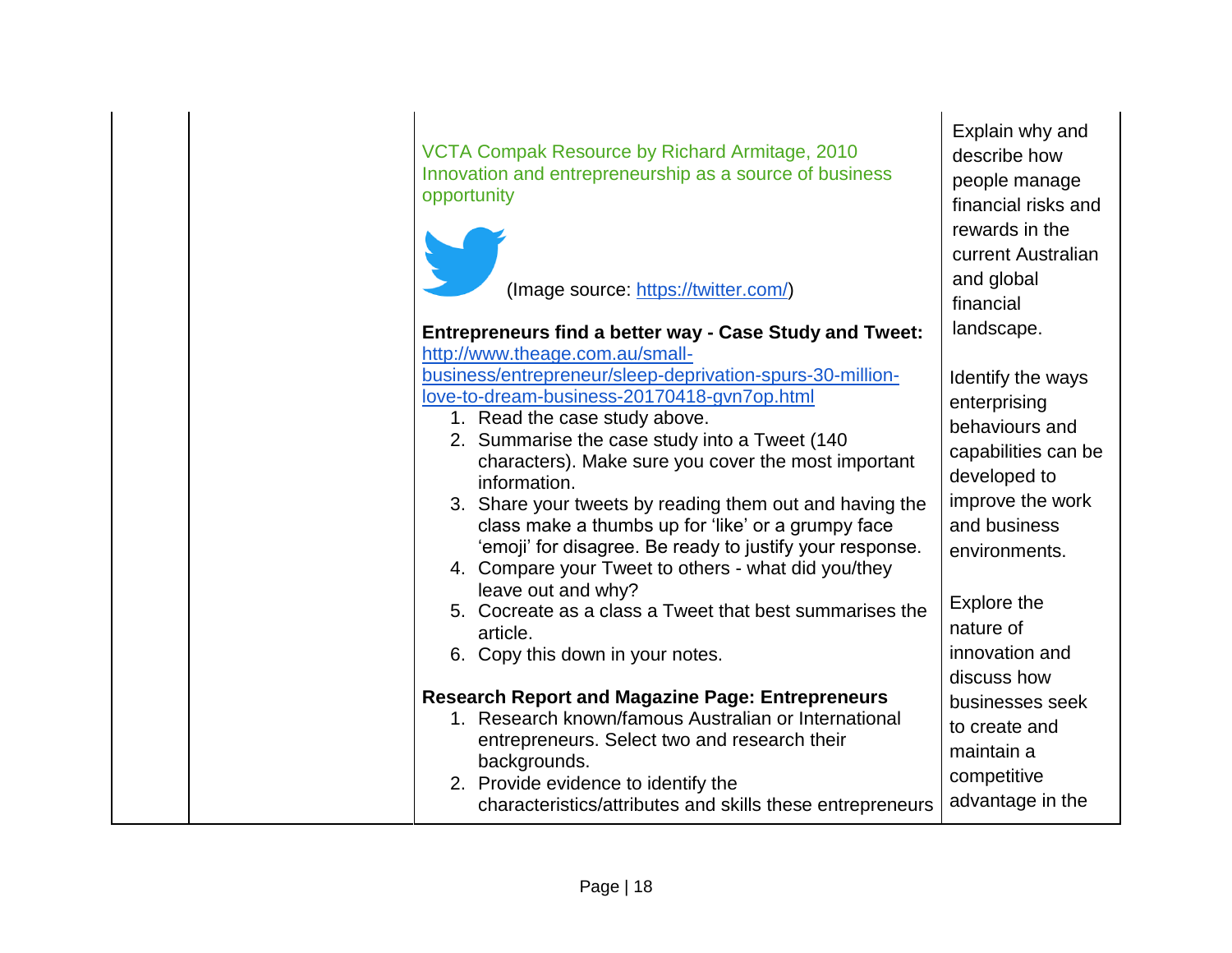| demonstrate.<br>3. Suggest how the characteristics/attributes and skills<br>you identified help with business success.<br>4. Design a magazine page including their profile, quotes,<br>philosophy and current projects or news. Compile the<br>class pages as this month's edition of class named<br>magazine.<br><b>Staffing</b><br>The workers of today must be able to work collaboratively. | market, including<br>the global market.<br><b>ASSESSMENT:</b><br><b>Entrepreneur</b><br>quiz reflection<br>activity and<br>summary effort |
|--------------------------------------------------------------------------------------------------------------------------------------------------------------------------------------------------------------------------------------------------------------------------------------------------------------------------------------------------------------------------------------------------|-------------------------------------------------------------------------------------------------------------------------------------------|
| Most of you work in a group to design a business and, unless<br>you are a creative genius, all of you will work in a team in a<br>real job.<br>Class discussion: Read and discuss 'That's not my job':<br>https://www.lollydaskal.com/leadership/story-everybody-                                                                                                                                | Entrepreneur<br>quotes webpage<br>analysis                                                                                                |
| somebody-anybody-nobody/<br>Identify the related leadership behaviours.                                                                                                                                                                                                                                                                                                                          | <b>Entrepreneurs</b><br><b>Case Study and</b>                                                                                             |
| Use online research to define in your own words the<br>various types of workers:<br>1. Full time                                                                                                                                                                                                                                                                                                 | <b>Tweet</b>                                                                                                                              |
| 2. Part time<br>3. Casual<br>4. Fixed term contract<br>Helpful websites at:<br>https://www.fairwork.gov.au/employee-entitlements/types-of-<br>employees                                                                                                                                                                                                                                          | Entrepreneur<br><b>Research Report</b><br>and Magazine<br>Page                                                                            |
| and<br>https://www.business.gov.au/info/run/employ-people/types-of-<br>employment                                                                                                                                                                                                                                                                                                                | <b>Class discussion</b><br>contribution                                                                                                   |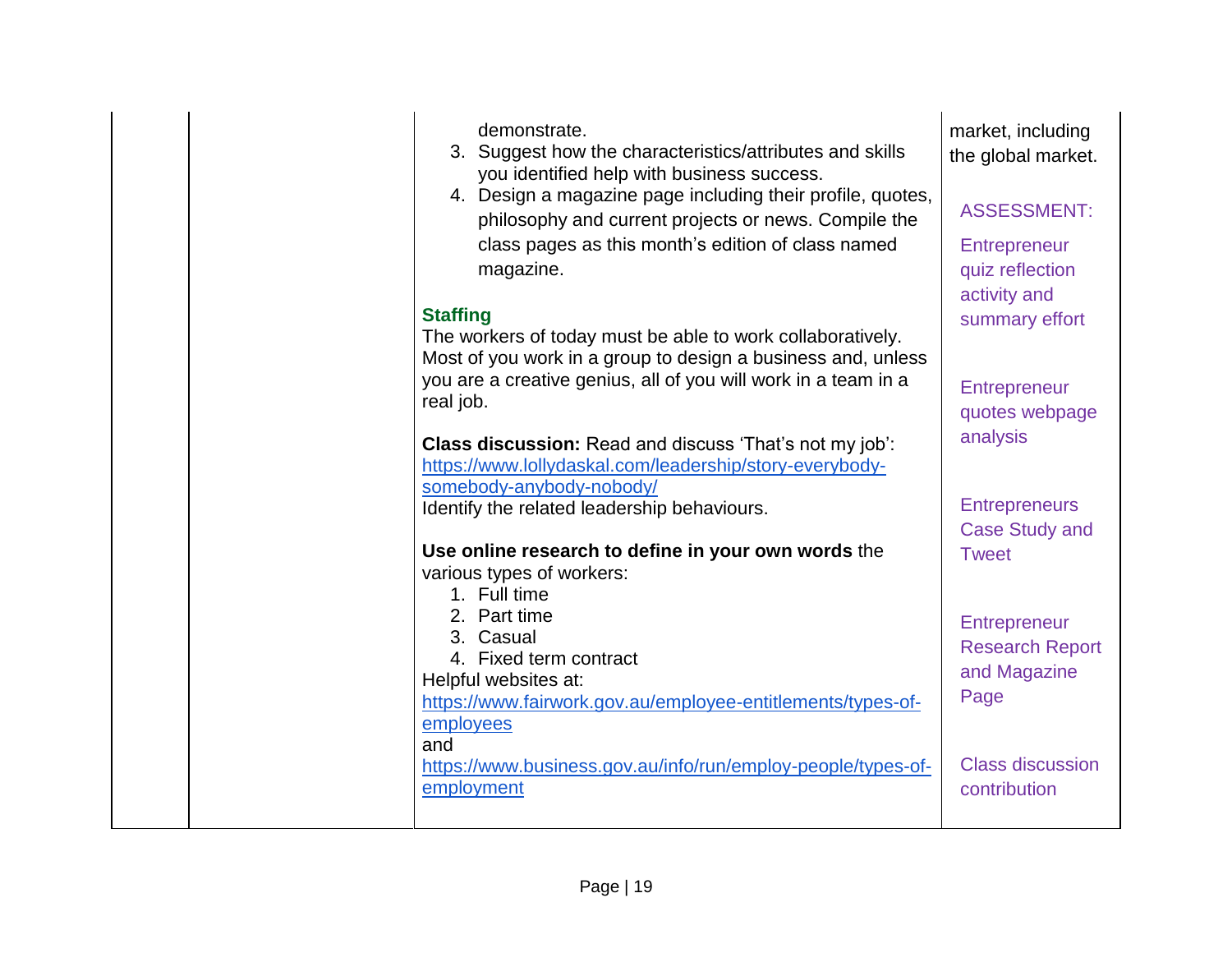| <b>Group Reflection activity: Workers</b><br>1. What kind of worker are you? Describe your strengths<br>and weaknesses when working. If you don't have a<br>paid job think of when you have volunteered, have to<br>do chores or in relation to getting your school work<br>done.<br>2. Discuss in your group any students who have jobs or<br>work history. If you do not have any in your group,<br>again refer to unpaid work.<br>3. Note the tasks they do or have done.<br>4. Note any challenges they faced.<br>5. Note how they solved their problems.<br>6. Note any advice they can give to students who have<br>not yet worked. | <b>Types of</b><br>workers online<br>research and<br>definitions<br><b>Group Workers</b><br><b>Reflection</b><br><b>Activity</b> |
|-------------------------------------------------------------------------------------------------------------------------------------------------------------------------------------------------------------------------------------------------------------------------------------------------------------------------------------------------------------------------------------------------------------------------------------------------------------------------------------------------------------------------------------------------------------------------------------------------------------------------------------------|----------------------------------------------------------------------------------------------------------------------------------|
|                                                                                                                                                                                                                                                                                                                                                                                                                                                                                                                                                                                                                                           | <b>Getting help</b>                                                                                                              |
| Read and Discuss Work Issue Case Study:<br>Young worker exploitation Croc Media:<br>http://www.theage.com.au/victoria/crocmedia-fined-24000-for-<br>exploiting-young-workers-20150129-131a60.html<br>Getting help webpage analysis:                                                                                                                                                                                                                                                                                                                                                                                                       | webpage<br>analysis<br><b>PYOE</b>                                                                                               |
| RightsEd, Young People in the Workplace, 2010:<br>https://www.humanrights.gov.au/our-                                                                                                                                                                                                                                                                                                                                                                                                                                                                                                                                                     | <b>Teamwork</b>                                                                                                                  |
| work/education/publications/rightsed-young-people-workplace<br>Fair Work Ombudsman:                                                                                                                                                                                                                                                                                                                                                                                                                                                                                                                                                       | <b>PYOE TASK 3</b>                                                                                                               |
| https://www.fairwork.gov.au/find-help-for/young-workers-and-<br><b>students</b><br>Fact sheets:<br>https://www.fairwork.gov.au/how-we-will-help/templates-and-<br>guides/fact-sheets                                                                                                                                                                                                                                                                                                                                                                                                                                                      | <b>Staffing</b>                                                                                                                  |
| Government jobs information:<br>http://www.australia.gov.au/information-and-services/jobs-<br>and-workplace                                                                                                                                                                                                                                                                                                                                                                                                                                                                                                                               |                                                                                                                                  |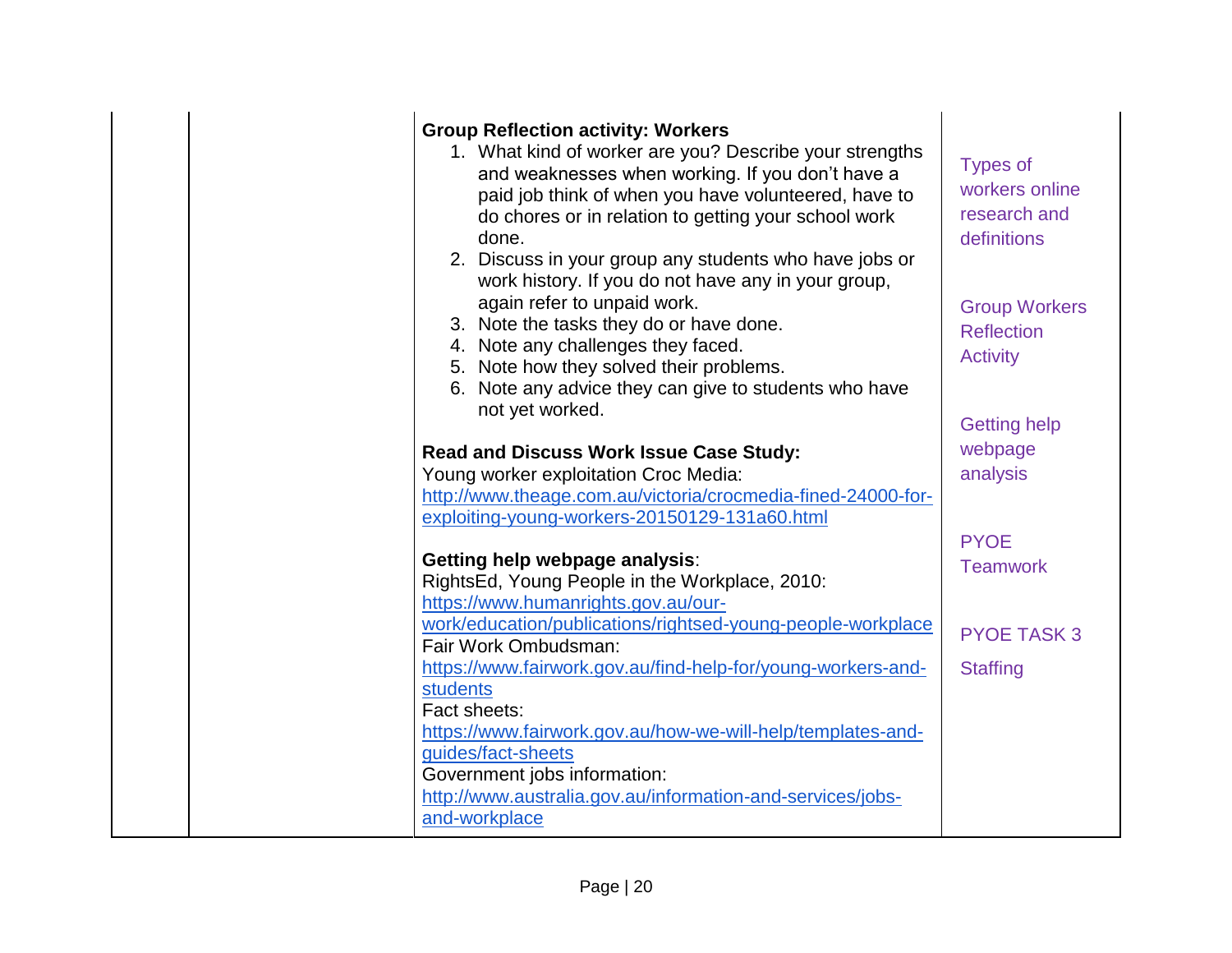| 1. Navigate the above websites.<br>2. List the services they offer.<br>3. Identify and justify three you think you might need now<br>or in the future.                                                                                                                                                                                 |
|----------------------------------------------------------------------------------------------------------------------------------------------------------------------------------------------------------------------------------------------------------------------------------------------------------------------------------------|
| The aim of a staffing department, (Human Resources), is to<br>get the right people with the right skills at the right time. Get in<br>your PYOE teams and work out each member's strengths.<br>How can each contribute best to your overall goal? Decide on<br>specific areas of responsibility for each person. These can<br>overlap. |
| <b>PYOE TASK 3</b><br><b>Staffing Requirements</b><br>3a) State and justify how many staff are required.<br>3b) Identify the qualifications they will have.<br>3c) Suggest the further training they will need in relation to<br>the skills and knowledge that will be required of management.                                         |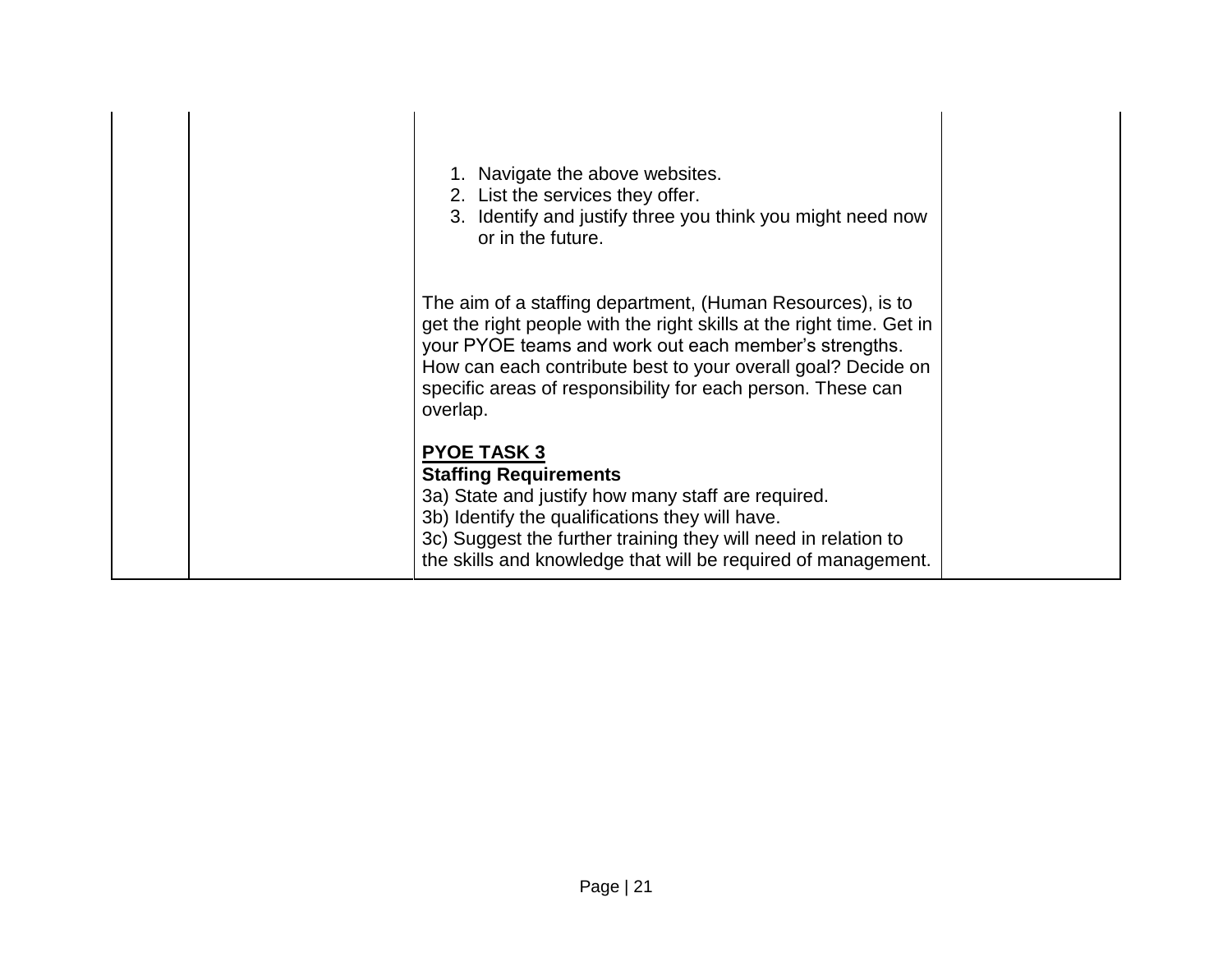| Week | <b>Marketing</b> | <b>Marketing</b>                                                                                                                                                                                                                                                                                                                                                                                                                                                                                                                                                                                                                                                                                                                                                                                                         | <b>Explain the</b>                                                                                                                                                                                                                                    |
|------|------------------|--------------------------------------------------------------------------------------------------------------------------------------------------------------------------------------------------------------------------------------------------------------------------------------------------------------------------------------------------------------------------------------------------------------------------------------------------------------------------------------------------------------------------------------------------------------------------------------------------------------------------------------------------------------------------------------------------------------------------------------------------------------------------------------------------------------------------|-------------------------------------------------------------------------------------------------------------------------------------------------------------------------------------------------------------------------------------------------------|
| 4    | <b>Pricing</b>   | <b>Activity: Perceptions of Marketing Scale</b><br>Many people have different ideas about what marketing is.<br>This activity is to get some understanding about what you<br>think it might be. There is no right or wrong answer in this<br>activity.<br>Keep in mind that the goal of this activity is not to select a<br>particular answer – instead, its purpose is to explore the<br>generally held perceptions of marketing.<br>Use the given scale to answer each numbered question.<br>When you have finished, compare your perceptions with<br>those around you.                                                                                                                                                                                                                                                | reasons why and<br>the ways in<br>which individuals<br>and businesses<br>set, prioritise<br>and plan to<br>achieve financial<br>and<br>organisational<br>goals.                                                                                       |
|      |                  | Use this scale for your answers:<br>$A = Definitely true$<br>$B =$ Somewhat true<br>$C =$ Could be true or false<br>$D =$ Somewhat false<br>$E =$ Definitely false<br>Marketing is simply another word for advertising.<br>1 <sub>1</sub><br>2.<br>The main goal of marketing is to maximise the number of<br>customers.<br>People who are successful in marketing are really<br>3.<br>creative and outgoing - but are not that good with<br>numbers and statistics.<br>Marketers do not usually end up as CEOs. Most CEOs<br>4.<br>have a finance, engineering or legal background.<br>People in marketing roles tend to have little interaction<br>5.<br>with staff from other departments (functions) within a firm.<br>The main goal of advertising is to make the product<br>6.<br>sound as attractive as possible. | Identify<br>relationships and<br>trends, and<br>generate a<br>range of<br>alternatives for<br>an economic or<br>business issue<br>or event,<br>evaluating the<br>potential costs<br>and benefits of<br>each alternative<br>and the<br>consequences of |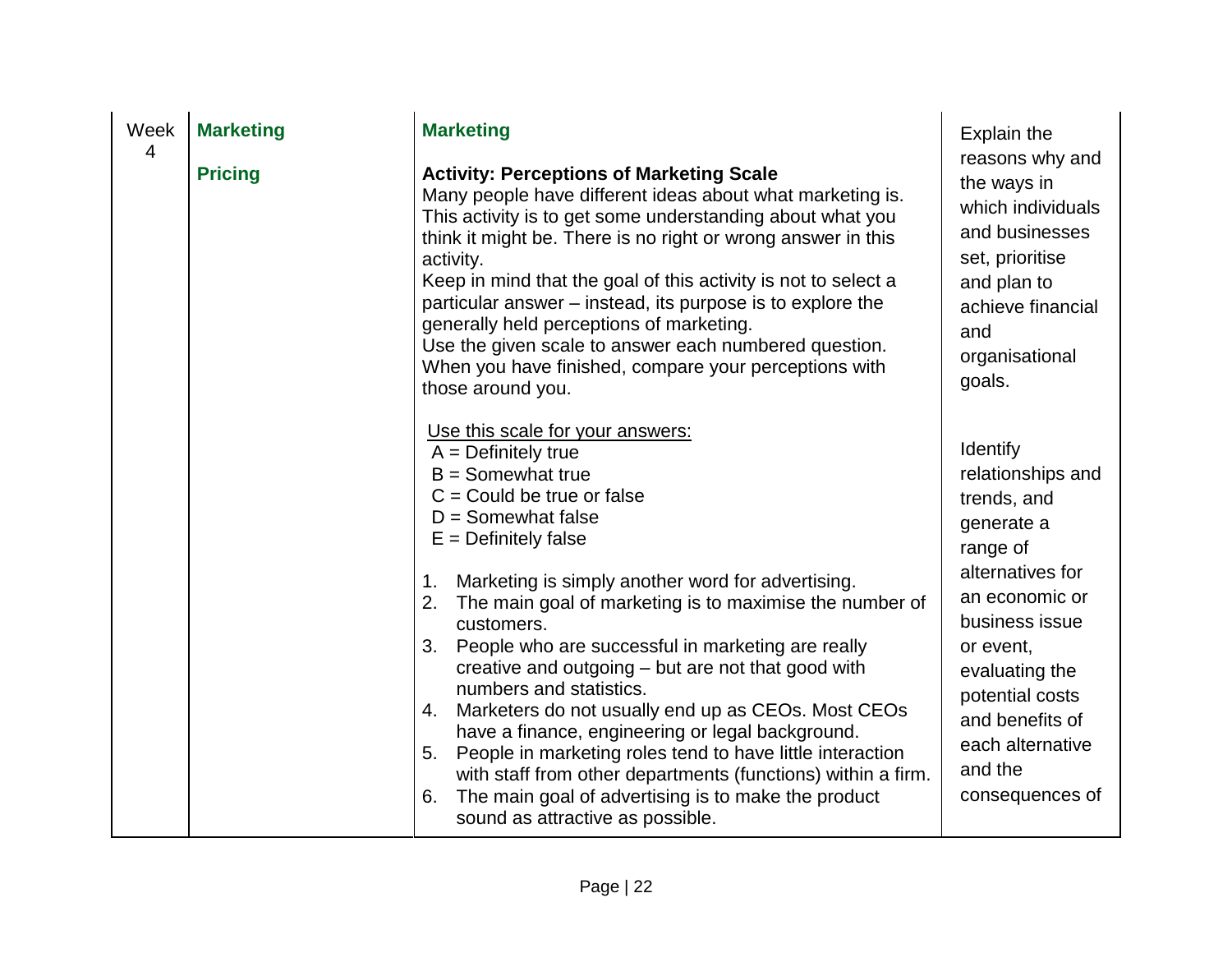|  | 7.<br>All firms need to advertise to some extent.<br>All large firms will have a marketing department.<br>8.<br>9. A bank could design, develop and successfully launch a<br>new credit card product inside three months, if it really<br>wanted to.<br>10. A clerk in an administrative role has absolutely no effect<br>on sales.<br>11. Some firms actively demarket (try to discourage) to low-<br>value customers. Example?<br>12. A response rate of less than 5% for a direct mail<br>campaign will lose money for a firm.<br>13. If something goes really wrong with our service/product,<br>customers are likely to switch to competitors even if we<br>rectify the problem.<br>14. Many key marketing decisions within a firm are so<br>important that the CEO (or senior executive team) often<br>makes them.<br>15. Marketing tasks are fairly simple, particularly compared to<br>complex and serious roles/functions like finance and<br>engineering.<br>As a class discuss your responses and define the term<br>'marketing' on the board.<br><b>Brand Choices: partner and board work</b><br>Student's think/pair/share - then students fill the board with<br>their ideas. | proposed<br>actions<br><b>Explore the</b><br>nature of<br>innovation and<br>discuss how<br>businesses seek<br>to create and<br>maintain a<br>competitive<br>advantage in the<br>market, including<br>the global<br>market.<br>Generate a<br>range of viable<br>options, taking<br>into account<br>multiple<br>perspectives,<br>use simple cost-<br>benefit analysis<br>to recommend<br>and justify a<br>course of action,<br>and predict the<br>intended and |
|--|---------------------------------------------------------------------------------------------------------------------------------------------------------------------------------------------------------------------------------------------------------------------------------------------------------------------------------------------------------------------------------------------------------------------------------------------------------------------------------------------------------------------------------------------------------------------------------------------------------------------------------------------------------------------------------------------------------------------------------------------------------------------------------------------------------------------------------------------------------------------------------------------------------------------------------------------------------------------------------------------------------------------------------------------------------------------------------------------------------------------------------------------------------------------------------------------|--------------------------------------------------------------------------------------------------------------------------------------------------------------------------------------------------------------------------------------------------------------------------------------------------------------------------------------------------------------------------------------------------------------------------------------------------------------|
|--|---------------------------------------------------------------------------------------------------------------------------------------------------------------------------------------------------------------------------------------------------------------------------------------------------------------------------------------------------------------------------------------------------------------------------------------------------------------------------------------------------------------------------------------------------------------------------------------------------------------------------------------------------------------------------------------------------------------------------------------------------------------------------------------------------------------------------------------------------------------------------------------------------------------------------------------------------------------------------------------------------------------------------------------------------------------------------------------------------------------------------------------------------------------------------------------------|--------------------------------------------------------------------------------------------------------------------------------------------------------------------------------------------------------------------------------------------------------------------------------------------------------------------------------------------------------------------------------------------------------------------------------------------------------------|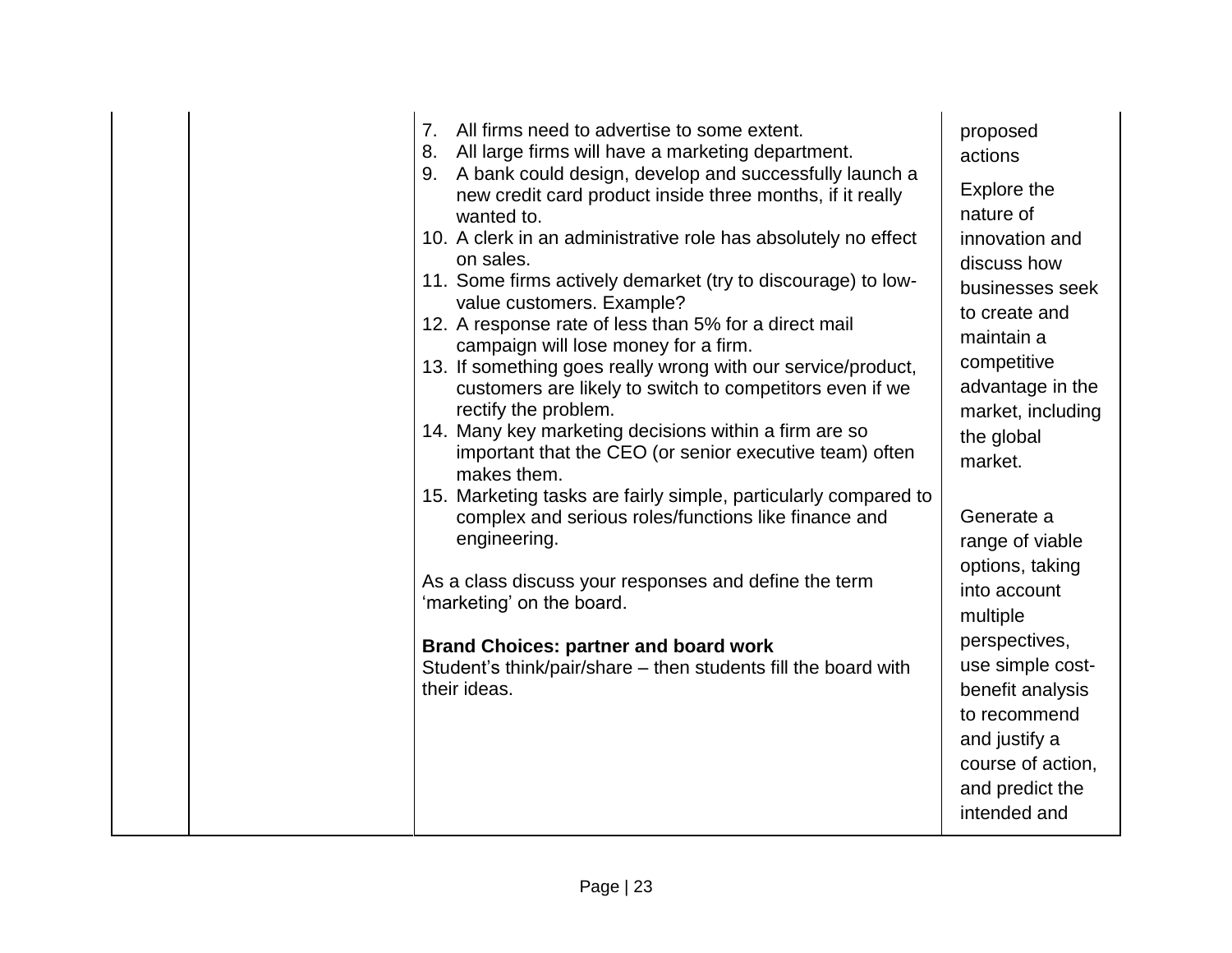| buymobiles.net<br>10 -<br>Sorry<br>Phone 6<br>Galaxy SS<br>Xperio 23<br>One MB<br>Lumia 930                                                                                                                 | unintended<br>consequences of<br>economic and<br>business<br>decisions<br><b>ASSESSMENT:</b> |
|-------------------------------------------------------------------------------------------------------------------------------------------------------------------------------------------------------------|----------------------------------------------------------------------------------------------|
| (Image source: buymobiles.net)                                                                                                                                                                              | Perceptions of                                                                               |
| Show competing mobile phone pics (iphone v android)<br>1. Which one do you buy?<br>2. What factors influence your choices?                                                                                  | <b>Marketing Scale</b><br>and class<br>discussion<br>contributions                           |
| <b>Marketing Campaigns</b>                                                                                                                                                                                  |                                                                                              |
| How much are we influenced by marketing? Select one of<br>these successful campaigns in pairs and then share with the<br>class a description of the campaign and why you think yours<br>was successful:     | <b>Contributions to</b><br>reasons for brand<br>choices                                      |
| https://www.theinboundmarketingcompany.com.au/inbound-<br>marketing-australia-blog/australias-greatest-ever-marketing-<br>campaigns                                                                         | <b>Marketing</b><br>campaigns partner<br>work                                                |
| <b>Newspaper Article Analysis</b>                                                                                                                                                                           |                                                                                              |
| 1. Read and summarise these articles/news report<br>videos:<br>2. http://www.news.com.au/national/breaking-news/kids-<br>exposed-to-hundreds-of-junk-food-ads/news-                                         | Newspaper article<br>analyses - ethics                                                       |
| story/4a27e17909ab6860f3115f4213d317ee<br>http://www.adelaidenow.com.au/news/national/calls-to-<br>ban-junk-food-advertisements-have-reemerged-in-the-<br>wake-of-new-research-confirming-the-link-between- | <b>Video summary</b><br><b>Home Task - TED</b><br><b>Talks Marketing</b>                     |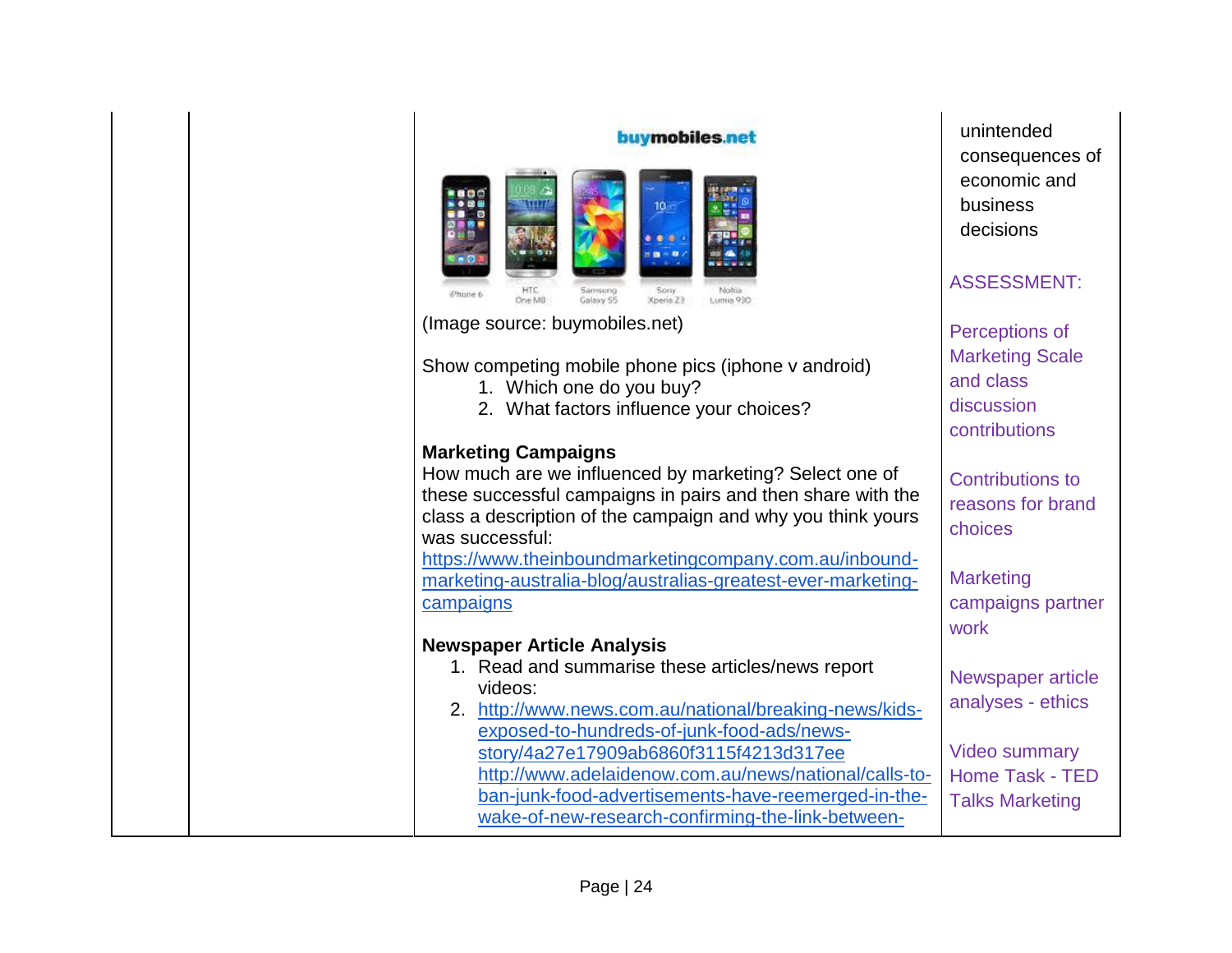|  | advertising-and-children-eating-<br>more/video/82ef4b9c0ab8681c8f8d2675b3e0e5e6<br>3. Reflect on your own experience? How much does<br>marketing affect you?<br>4. If research shows marketing influences behaviour is it<br>ethical (morally right) to show them when children are<br>known to be watching TV? Or even at times when<br>adults get hungry? State and justify your opinion.<br>5. Suggest why the Dove Campaigns are considered to<br>be based on good business ethics:<br>http://www.dove.com/au/stories/campaigns.html<br>6. Find, identify and justify one further ethical campaign<br>and one that you consider to be an unethical marketing<br>campaign.<br>Video summary - home task<br>Watch one of these Ted Talks/articles related to marketing,<br>make individual summary notes of the main points, then<br>share in class discussion:<br>a) https://blog.hubspot.com/customers/3-takeaways-from-<br>start-with-why<br>b) https://www.ted.com/talks/josh_luber_why_sneakers_a<br>re a great investment<br>c) http://www.startupsmart.com.au/sponsored/articles/thr<br>eemarketinglessons/ | <b>Celebrity</b><br>endorsement ad<br>Google Doc share<br><b>Written Task</b><br><b>Product Analysis</b><br>completion<br><b>The Pitch</b><br><b>Oral Presentation</b><br><b>Written Task</b><br>Pricing<br><b>PYOE Teamwork</b><br><b>PYOE TASK 4</b><br><b>Marketing</b> |
|--|----------------------------------------------------------------------------------------------------------------------------------------------------------------------------------------------------------------------------------------------------------------------------------------------------------------------------------------------------------------------------------------------------------------------------------------------------------------------------------------------------------------------------------------------------------------------------------------------------------------------------------------------------------------------------------------------------------------------------------------------------------------------------------------------------------------------------------------------------------------------------------------------------------------------------------------------------------------------------------------------------------------------------------------------------------------------------------------------------------------------|----------------------------------------------------------------------------------------------------------------------------------------------------------------------------------------------------------------------------------------------------------------------------|
|  | <b>Celebrity endorsements - class Google Doc Share</b><br>Watch this case study and answer the questions that follow:<br>https://www.youtube.com/watch?v=zPBs5_ZYTrg<br>1. Define the term 'Product placement'<br>2. What do you think is the power of celebrity<br>endorsement?                                                                                                                                                                                                                                                                                                                                                                                                                                                                                                                                                                                                                                                                                                                                                                                                                                     |                                                                                                                                                                                                                                                                            |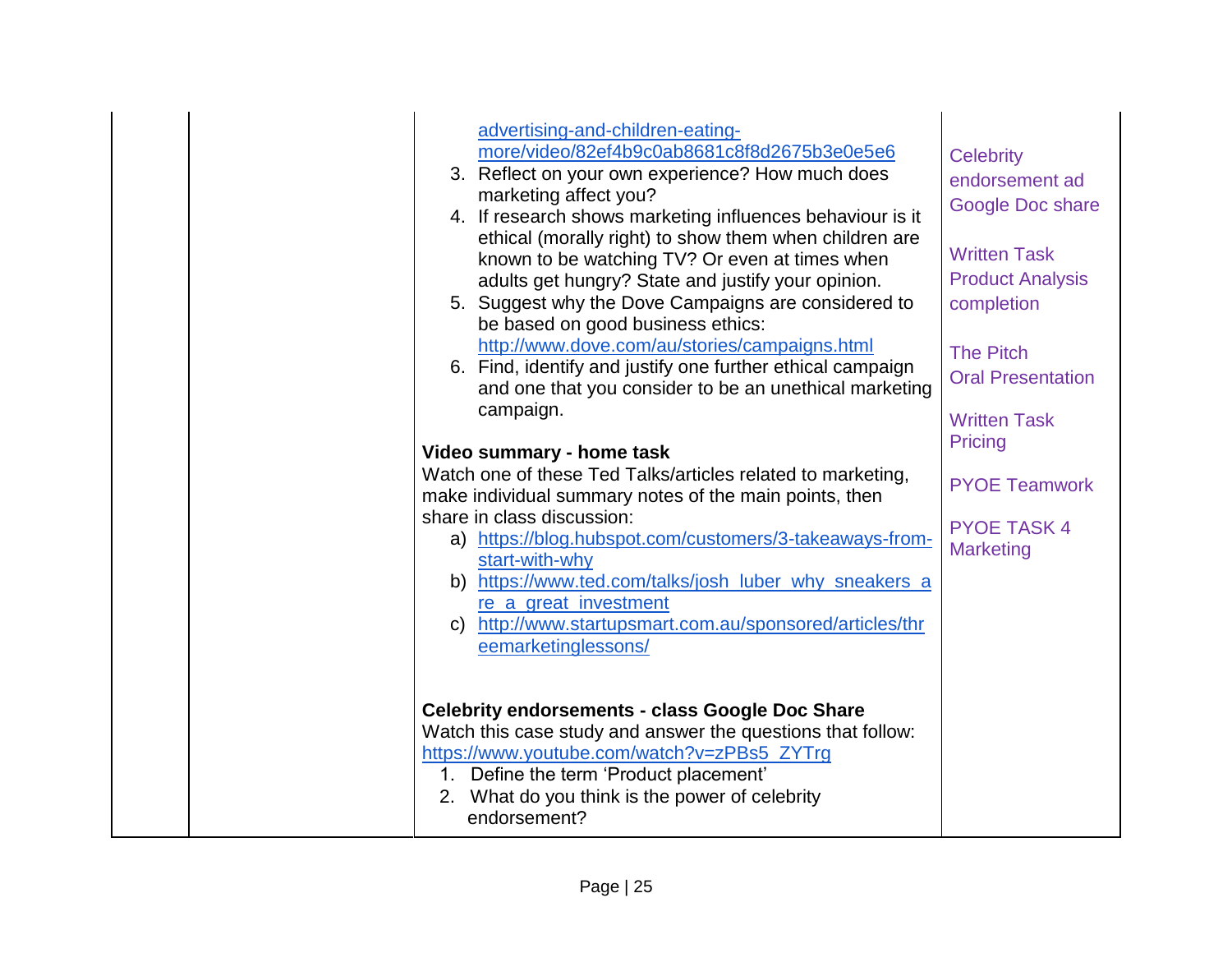| 3. What products do you use that are aligned with a |
|-----------------------------------------------------|
| celebrity?                                          |

- 4. Give an example of the kind of marketing that works on you and reflect on why that is.
- 5. Find your favourite celebrity endorsed or style of marketing ad and share on a class Google Doc, either by embedding the video or providing the hyperlink.
- 6. Reflect on the messages of these ads by commenting under each student's Google Doc entry.

# **Written Task: Product analysis**



(Image source: [lifecykel.com](https://lifecykel.com/))

Or use similar appropriate product for the student cohort

- 1. Who would buy this product (target audience)?
- 2. Define the term 'market research'.
- 3. Use the internet to distinguish between the terms 'primary research' and 'secondary research'.
- 4. What research might this business have conducted prior to starting this new business?
- 5. How might this business market their product and why?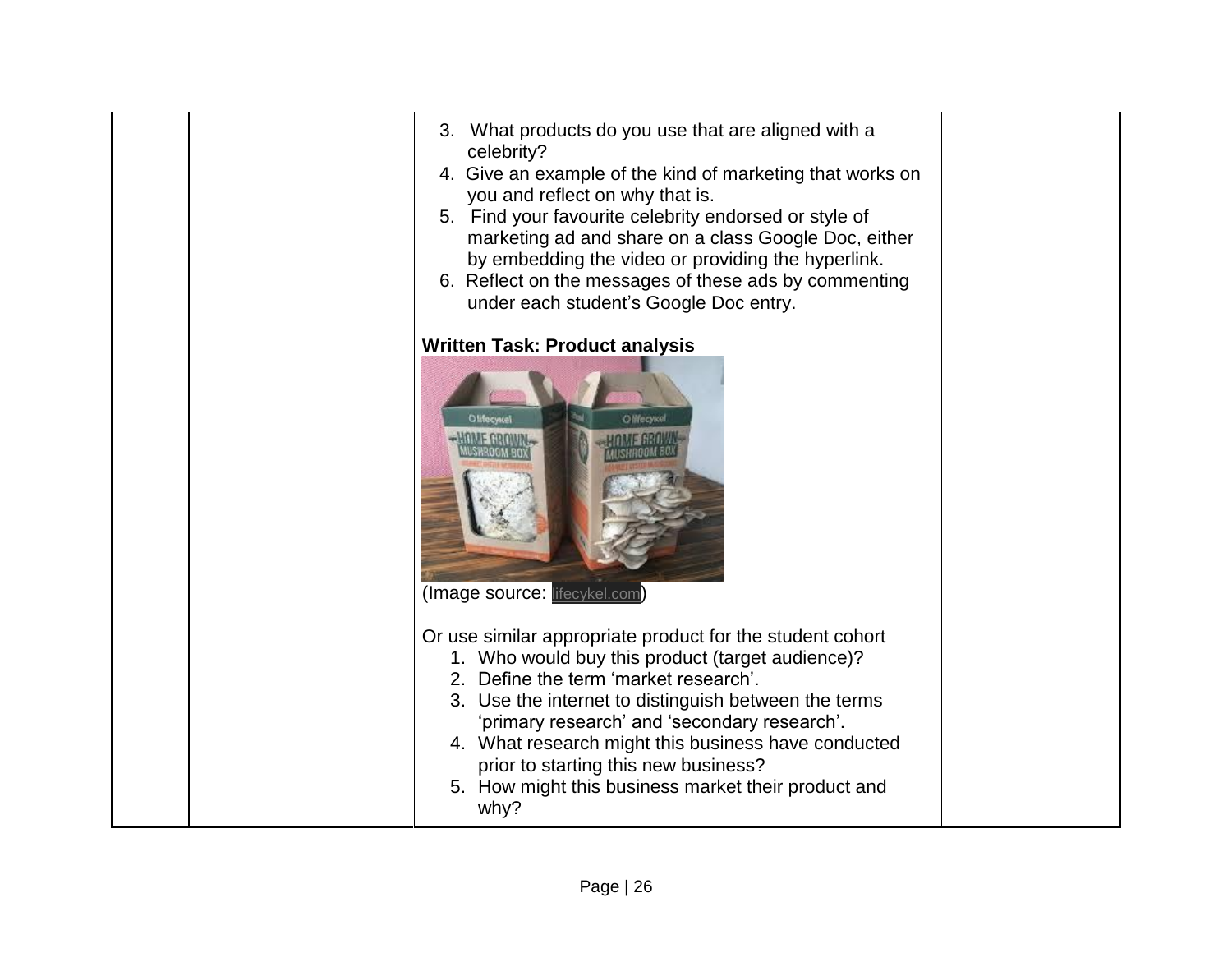| <b>Oral Presentation - The Pitch</b><br>template/1350                                                | vegetable cereal.<br>your pitch to your PYOE entry. | 6. How might it measure marketing success?<br>1. Watch YouTube videos of sales pitches or Gruen<br>2. Watch 'How to Make a Pitch Presentation' at: | transfer or snippet from Daddy Day Care trying to sell<br>http://www.slidescarnival.com/iras-free-presentation-<br>3. Make a pitch to sell land on the moon, or rocks as the<br>best pet of all time or similar weird product, or relate<br>Student's peer grading using a simple marking rubric such as: |
|------------------------------------------------------------------------------------------------------|-----------------------------------------------------|----------------------------------------------------------------------------------------------------------------------------------------------------|-----------------------------------------------------------------------------------------------------------------------------------------------------------------------------------------------------------------------------------------------------------------------------------------------------------|
|                                                                                                      | High                                                | Medium                                                                                                                                             | Low                                                                                                                                                                                                                                                                                                       |
| Preparation                                                                                          |                                                     |                                                                                                                                                    |                                                                                                                                                                                                                                                                                                           |
| Delivery                                                                                             |                                                     |                                                                                                                                                    |                                                                                                                                                                                                                                                                                                           |
| Persuasiveness                                                                                       |                                                     |                                                                                                                                                    |                                                                                                                                                                                                                                                                                                           |
| Comment:<br>VCTA Compak Resource by Aish Ravi, 2017<br>Marketing a Business: case studies for Unit 2 |                                                     |                                                                                                                                                    |                                                                                                                                                                                                                                                                                                           |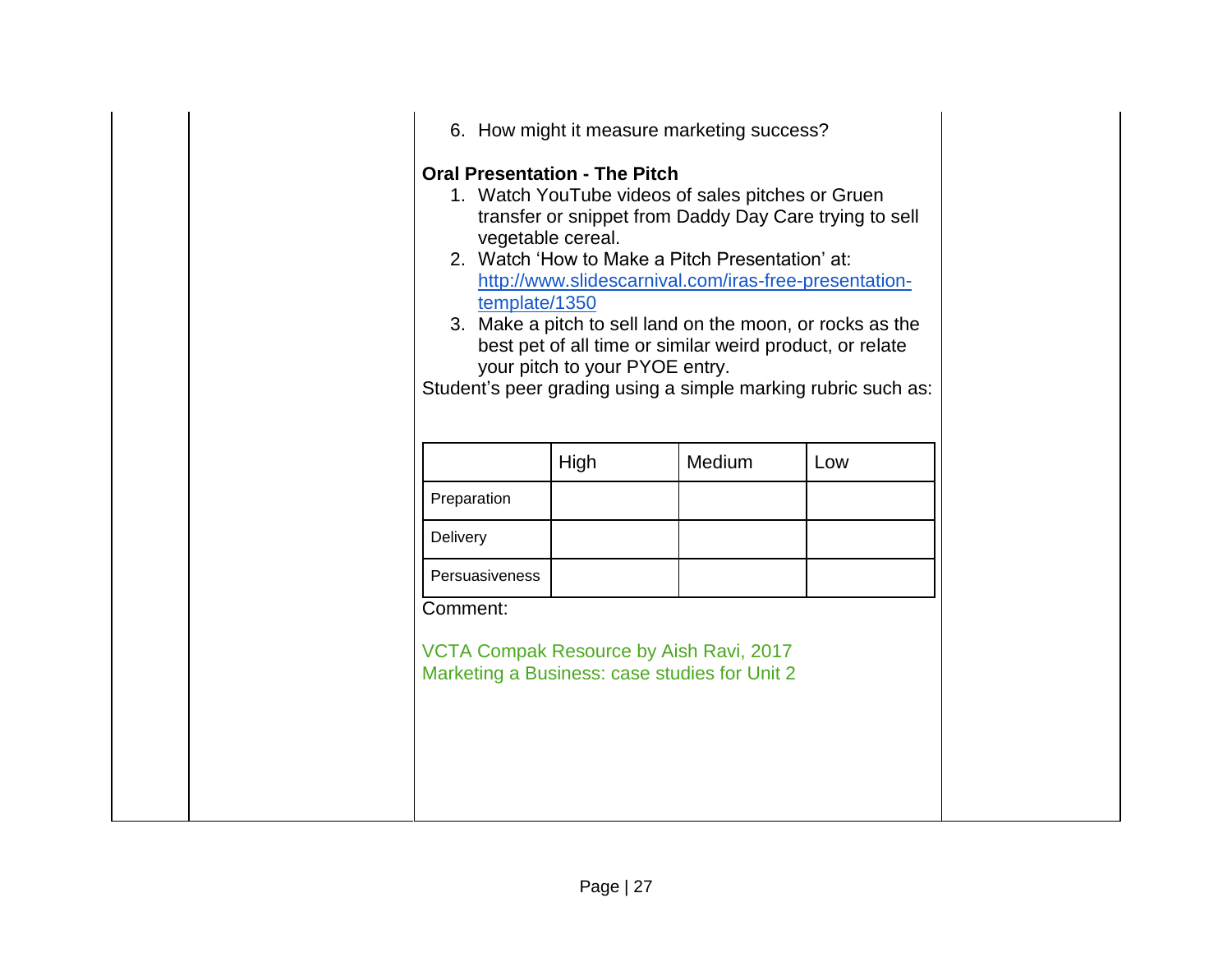| <b>Pricing</b><br><b>Written Task: Pricing strategies:</b><br>1. Go to: https://www.business.gov.au/info/run/goods-<br>and-services/pricing/select-pricing-strategy<br>2. Summarise each kind of pricing strategy.<br>3. Propose the messages that customers assume from<br>different types of pricing.<br>4. Suggest and justify which one will work best for your<br>small business idea/product/service.<br><b>PYOE TASK 4</b><br>4a) Marketing plan<br>Conduct market research in the school community and<br>beyond to identify and explain the target market for your<br>product, service or idea.<br>Identify the competition you face and how it can be |  |
|-----------------------------------------------------------------------------------------------------------------------------------------------------------------------------------------------------------------------------------------------------------------------------------------------------------------------------------------------------------------------------------------------------------------------------------------------------------------------------------------------------------------------------------------------------------------------------------------------------------------------------------------------------------------|--|
| counteracted.<br>Describe how the business will be promoted to its target<br>market.<br>4b) Pricing<br>Describe your pricing and provide background on how you<br>have determined your price.                                                                                                                                                                                                                                                                                                                                                                                                                                                                   |  |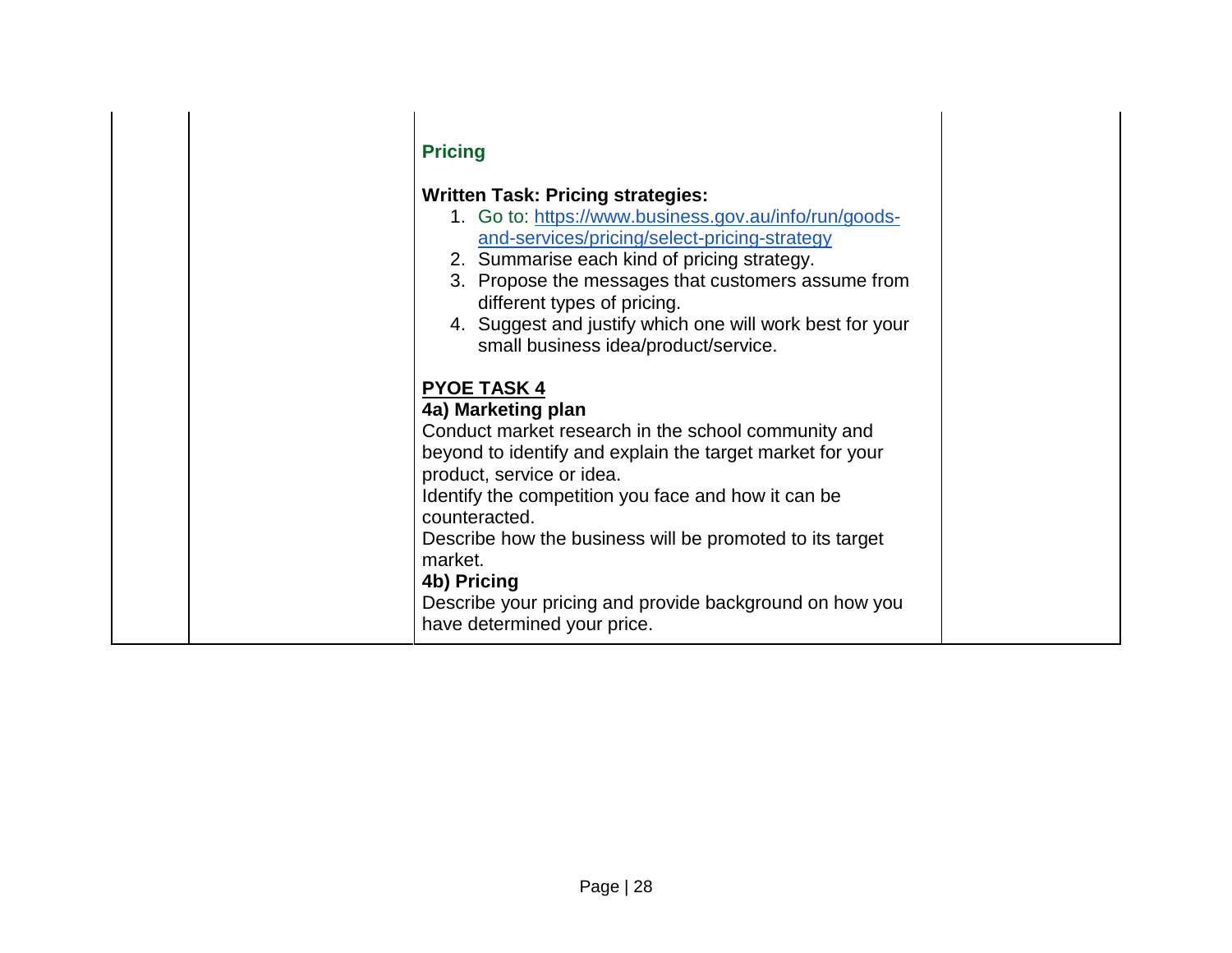| Week<br>5 | <b>Financial Plan</b> | <b>Financial Plan</b><br>Traditionally this is the section that students do not cover well<br>or demonstrate clear understanding. If you can submit some<br>spot on entries in this section you will have a great chance of<br>beating your team's competitors for the prizes. The major<br>focus of this week's class time is on creating the financial<br>documents you will need for your small business<br>idea/product/service PYOE Entry.<br><b>Glossary definitions:</b><br>This topic is full of financial terms. If you haven't already, start<br>a key terms glossary and provide definitions in your own<br>words.<br>In your glossary define:<br>1. Start up costs<br>2. Revenue<br>3. Profit<br>4. Sales forecast<br>5. Cash budget<br>6. Contribution margin<br>7. Capital<br>8. Bank interest<br>9. Salary<br>10. Wage<br>11. Operating costs<br>12. Fixed costs<br>13. Variable costs<br>14. Break-even analysis<br>15. Balance sheet | Investigate the<br>rights and<br>responsibilities<br>of consumers<br>and businesses<br>in terms of<br>financial and<br>economic<br>decision making<br>Explain the<br>reasons why and<br>the ways in<br>which individuals<br>and businesses<br>set, prioritise<br>and plan to<br>achieve financial<br>and<br>organisational<br>goals<br>Identify<br>relationships and<br>trends, and<br>generate a<br>range of |
|-----------|-----------------------|-------------------------------------------------------------------------------------------------------------------------------------------------------------------------------------------------------------------------------------------------------------------------------------------------------------------------------------------------------------------------------------------------------------------------------------------------------------------------------------------------------------------------------------------------------------------------------------------------------------------------------------------------------------------------------------------------------------------------------------------------------------------------------------------------------------------------------------------------------------------------------------------------------------------------------------------------------|---------------------------------------------------------------------------------------------------------------------------------------------------------------------------------------------------------------------------------------------------------------------------------------------------------------------------------------------------------------------------------------------------------------|
|-----------|-----------------------|-------------------------------------------------------------------------------------------------------------------------------------------------------------------------------------------------------------------------------------------------------------------------------------------------------------------------------------------------------------------------------------------------------------------------------------------------------------------------------------------------------------------------------------------------------------------------------------------------------------------------------------------------------------------------------------------------------------------------------------------------------------------------------------------------------------------------------------------------------------------------------------------------------------------------------------------------------|---------------------------------------------------------------------------------------------------------------------------------------------------------------------------------------------------------------------------------------------------------------------------------------------------------------------------------------------------------------------------------------------------------------|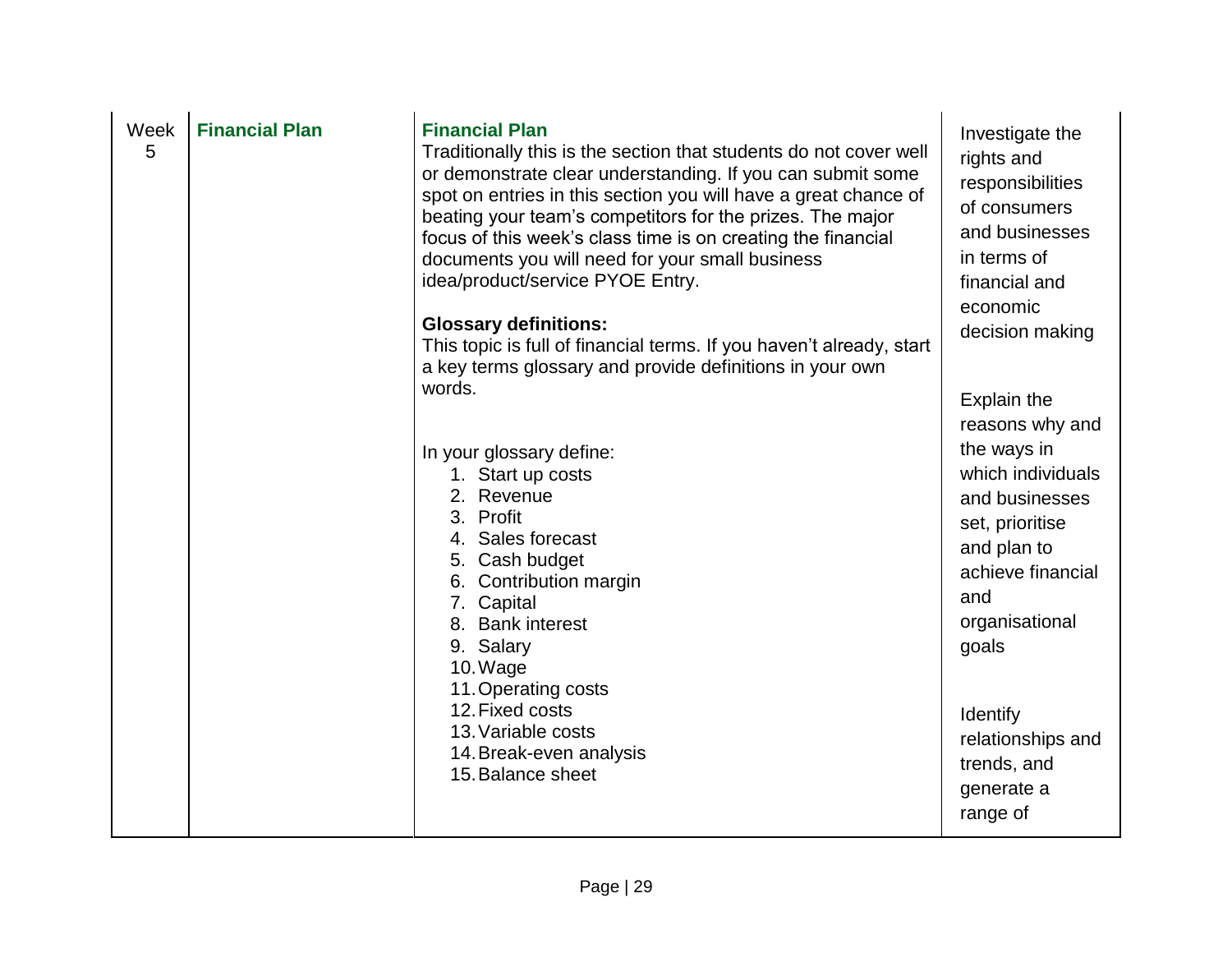| <b>WRITTEN TASK: Financial Plans</b><br>1. Identify what must be included in a financial plan.<br>2. Suggest three ways in which a business might benefit<br>from developing a financial plan.<br>3. Predict three likely consequences of having inaccurate<br>financial records.<br><b>Class Brainstorm: Set up/start up costs</b><br>What would be needed in a real small business to set it up?<br>Include:<br>Licences/permits<br>Equipment<br>Facility                   | alternatives for<br>an economic or<br>business issue<br>or event,<br>evaluating the<br>potential costs<br>and benefits of<br>each alternative<br>and the<br>consequences of<br>proposed<br>actions |
|-------------------------------------------------------------------------------------------------------------------------------------------------------------------------------------------------------------------------------------------------------------------------------------------------------------------------------------------------------------------------------------------------------------------------------------------------------------------------------|----------------------------------------------------------------------------------------------------------------------------------------------------------------------------------------------------|
| Insurance<br><b>Stock</b><br><b>Recruitment/Staffing</b><br>Essential service accounts - electricity, gas, water, internet<br>Shopfitting<br>Website creation<br><b>Commission contracts</b><br>Operating cash<br>etc                                                                                                                                                                                                                                                         | Explain why and<br>describe how<br>people manage<br>financial risks<br>and rewards in<br>the current<br>Australian and                                                                             |
| Set up/start up costs: Team activity<br>1. What does your business need?<br>2. Research exactly how much each requirement costs.<br>3. Show in a table how each will be funded.<br><b>Sales Forecast: Team activity</b><br>You need to estimate the level of sales revenue your small<br>business would make for the first 12 months of operation.<br>This is based on the expected selling price and the estimated<br>number of sales you will make. You need to make a well | global financial<br>landscape<br>Generate a<br>range of viable<br>options, taking<br>into account<br>multiple<br>perspectives,                                                                     |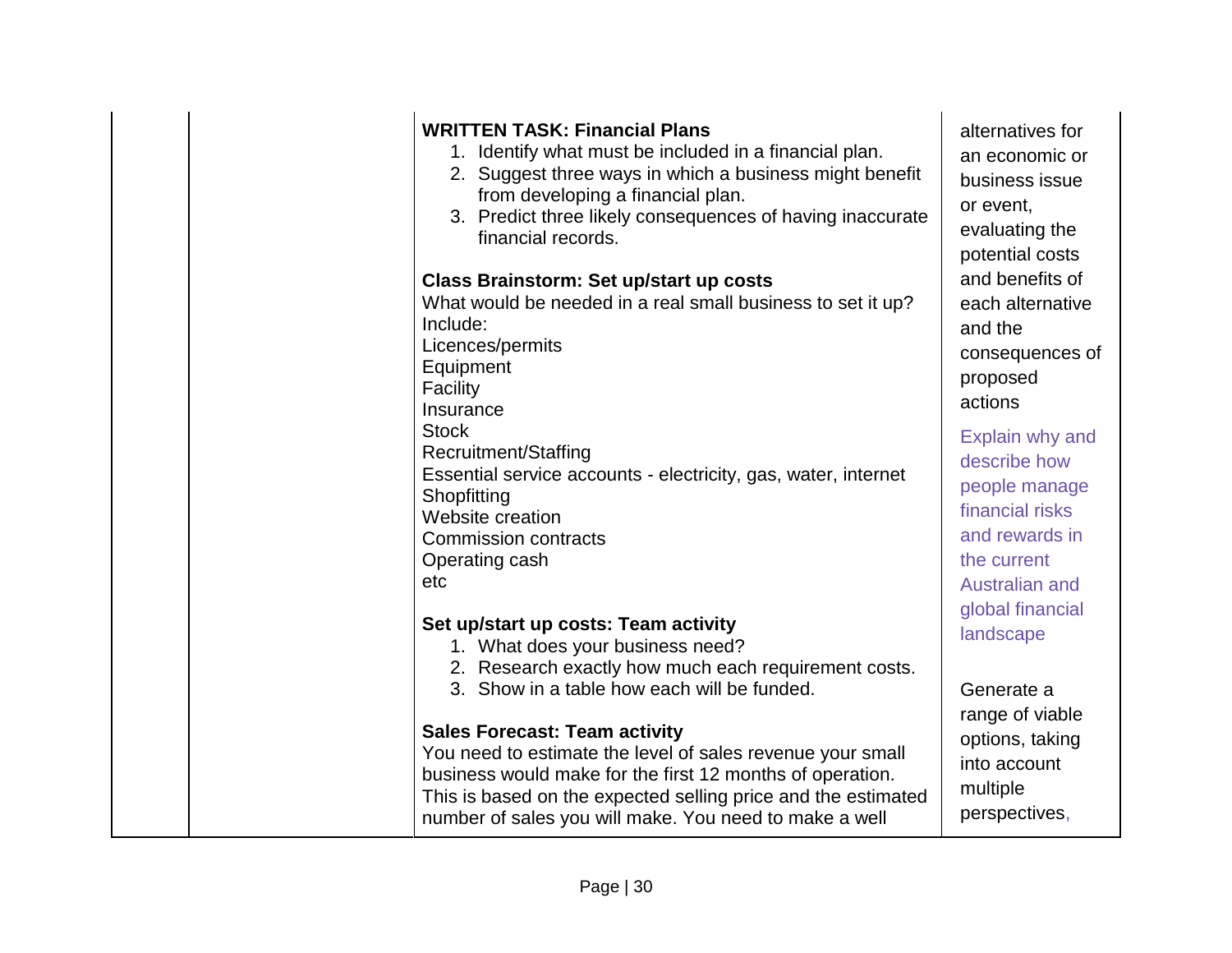founded guess and justify your response. To do this draw up a table as per below with each of the months and put in an estimation of sales. Justify why you have indicated that amount. Remember to take into account seasonal variations like weather, holidays and gift giving times. This activity does not yet take into account any of your costs.

| <b>Month</b>                                                                                                                                                                            | <b>Estimated</b><br>sales in<br><b>SAUD</b> | <b>Justification for</b><br>estimation                                                                                 | <b>Total</b><br>sales (add<br>up as you<br>move<br>down the<br>table) | unintended<br>consequences of<br>economic and<br>business<br>decisions    |
|-----------------------------------------------------------------------------------------------------------------------------------------------------------------------------------------|---------------------------------------------|------------------------------------------------------------------------------------------------------------------------|-----------------------------------------------------------------------|---------------------------------------------------------------------------|
| January                                                                                                                                                                                 |                                             |                                                                                                                        |                                                                       |                                                                           |
| February                                                                                                                                                                                |                                             |                                                                                                                        |                                                                       | Glossary of<br>terminology effort                                         |
| <b>Cash Budget Table: Team activity</b>                                                                                                                                                 |                                             | This is a monthly cash budget for the first year of the<br>business. It takes your sales forecast further and includes |                                                                       | <b>Written Task:</b><br><b>Financial Plans</b><br><b>Class brainstorm</b> |
| estimated cash receipts, payments and the resulting cash<br>position at the end of each month. Use a more complicated<br>table to cover all required areas.<br>A Cach Rudget must show: |                                             |                                                                                                                        |                                                                       | contribution<br><b>Teamwork activity</b><br>set up costs table            |

use simple costbenefit analysis to recommend and justify a

course of action, and predict the intended and

A Cash Budget must show:

- a) The predicted balance of the cash account at the end of each month. Teamwork activity
- b) All cash expected to flow into the business during each month (from things such as sales, capital contribution, loans, interest on bank deposits) Sales forecast table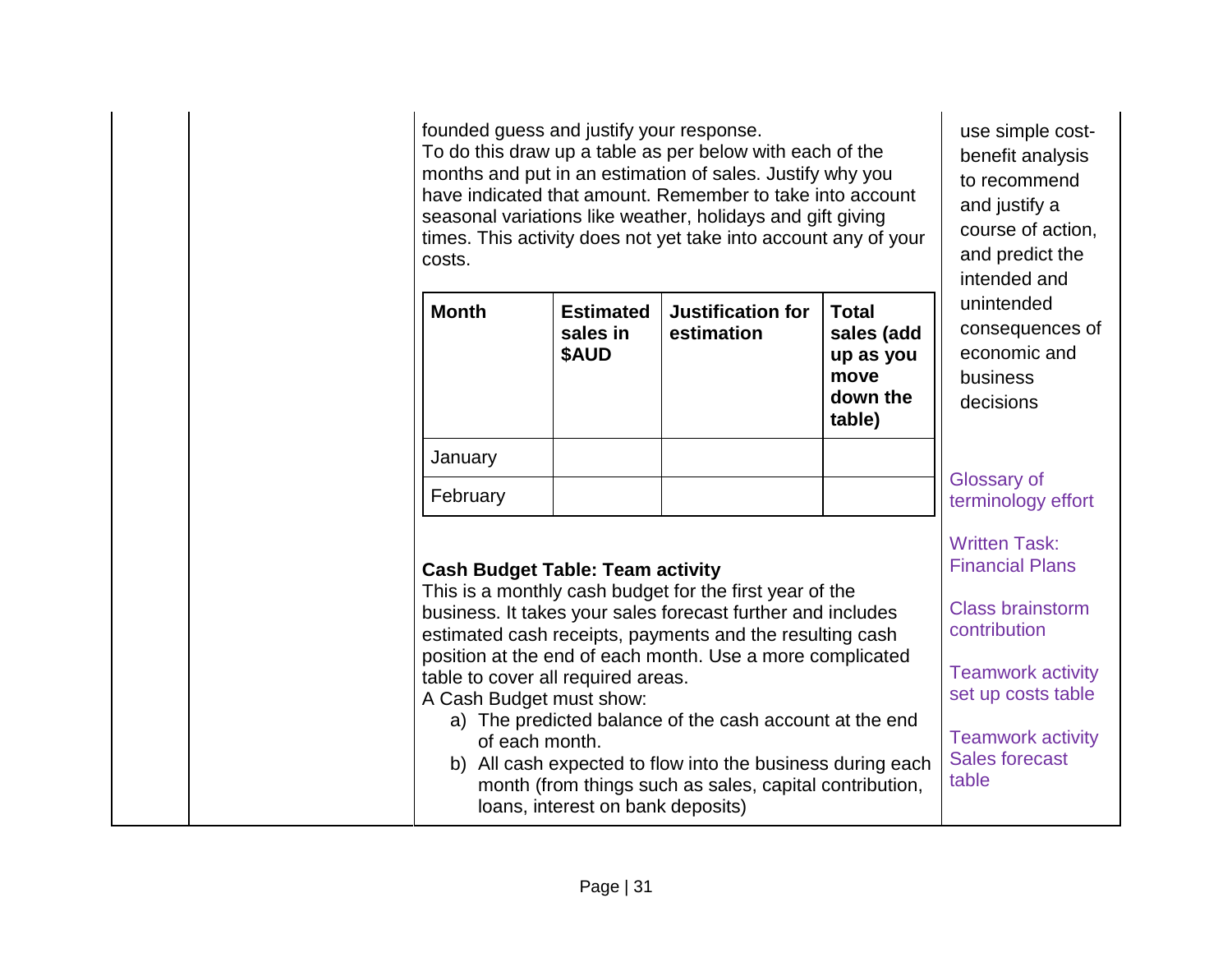| c) Expected payments for set up/startup costs.                                                                             | <b>Teamwork activity</b> |
|----------------------------------------------------------------------------------------------------------------------------|--------------------------|
| d) All cash expected to flow out of the business each                                                                      | Cash budget table        |
| month (related to running the business).                                                                                   |                          |
| e) Monthly cash to be drawn by the owner (salary)                                                                          | <b>Teamwork activity</b> |
|                                                                                                                            | projected profit         |
| <b>Projected Profit: Team activity</b>                                                                                     |                          |
| Projected profit is a forecast estimation or a projected balance                                                           | <b>Optional Teamwork</b> |
| sheet of how much a business will make in the first year and                                                               | <b>Break-even</b>        |
| provides a basis for analysis of the expected performance.                                                                 | analysis                 |
| Use your earlier estimations to determine your projected profit                                                            |                          |
| amount.                                                                                                                    | <b>Video Game</b>        |
|                                                                                                                            | results                  |
| <b>Optional Teamwork: Break-even Analysis</b>                                                                              |                          |
| A break-even analysis includes:                                                                                            | <b>PYOE Teamwork</b>     |
| a) A list of fixed costs (those that do not vary with the                                                                  |                          |
| level of sales)                                                                                                            | <b>PYOE TASK 5</b>       |
| b) A list of variable costs (cost of obtaining the goods for                                                               | <b>Financial Plan</b>    |
| sale or providing the service)                                                                                             |                          |
| c) Contribution margin (amount each sale contributes to                                                                    |                          |
| covering fixed costs)                                                                                                      |                          |
| d) Break-even point (the point where all costs are                                                                         |                          |
| covered but no profit or loss is made)                                                                                     |                          |
| It is optional to include this in your competition entry. But if                                                           |                          |
| you've got a good understanding of the financial                                                                           |                          |
| documentation why wouldn't you include one?                                                                                |                          |
|                                                                                                                            |                          |
| <b>Online interactive templates</b>                                                                                        |                          |
| There are various template resources available online that                                                                 |                          |
| cover many of these areas, however you are allowed to make                                                                 |                          |
| your own. If you use templates be very careful to delete all                                                               |                          |
| information that is not required by the criteria sheet. You will                                                           |                          |
| be wasting your time trying to estimate the data and many<br>real life business financial plan requirements are not needed |                          |
|                                                                                                                            |                          |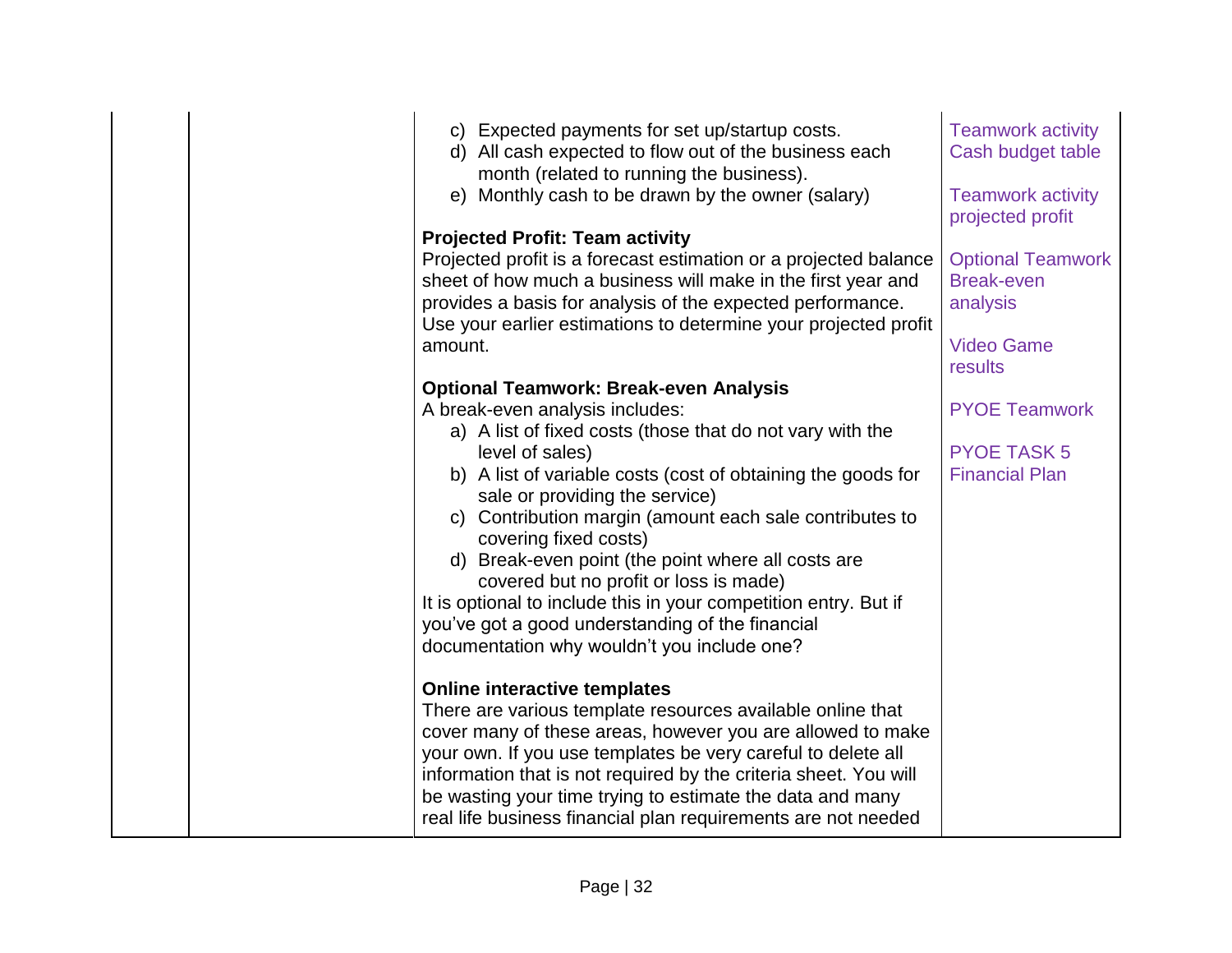| for the PYOE Competition.                                                                                                                                                                                                                                                                                          |  |
|--------------------------------------------------------------------------------------------------------------------------------------------------------------------------------------------------------------------------------------------------------------------------------------------------------------------|--|
| Find some templates and tools at Business.gov.au here:<br>https://www.business.gov.au/info/plan-and-start/templates-<br>and-tools<br>The Commonwealth Bank provides business advice and<br>resources here:<br>https://www.commbank.com.au/guidance/business/how-to-<br>write-a-business-financial-plan-201703.html |  |
| Video Game - That's enough financial brain straining, let's<br>make some money on the Fish Market Game:<br>http://www.scootle.edu.au/ec/viewing/L2574/L2574/index.html                                                                                                                                             |  |
| <b>PYOE TASK 5</b><br><b>Financial Plan</b>                                                                                                                                                                                                                                                                        |  |
| Check the criteria sheet carefully for further detail, but as a<br>minimum you must include:                                                                                                                                                                                                                       |  |
| 5a) Set up/start up costs<br>5b) How those costs will be funded                                                                                                                                                                                                                                                    |  |
| 5c) A 12 month sales forecast (set price and expected<br>number of sales)                                                                                                                                                                                                                                          |  |
| 5d) A monthly cash budget for the first year of the business<br>including:<br>cash receipts<br>payments (including set up and running costs as well<br>as any payments to the owner) and<br>the resulting cash position at end of each month.                                                                      |  |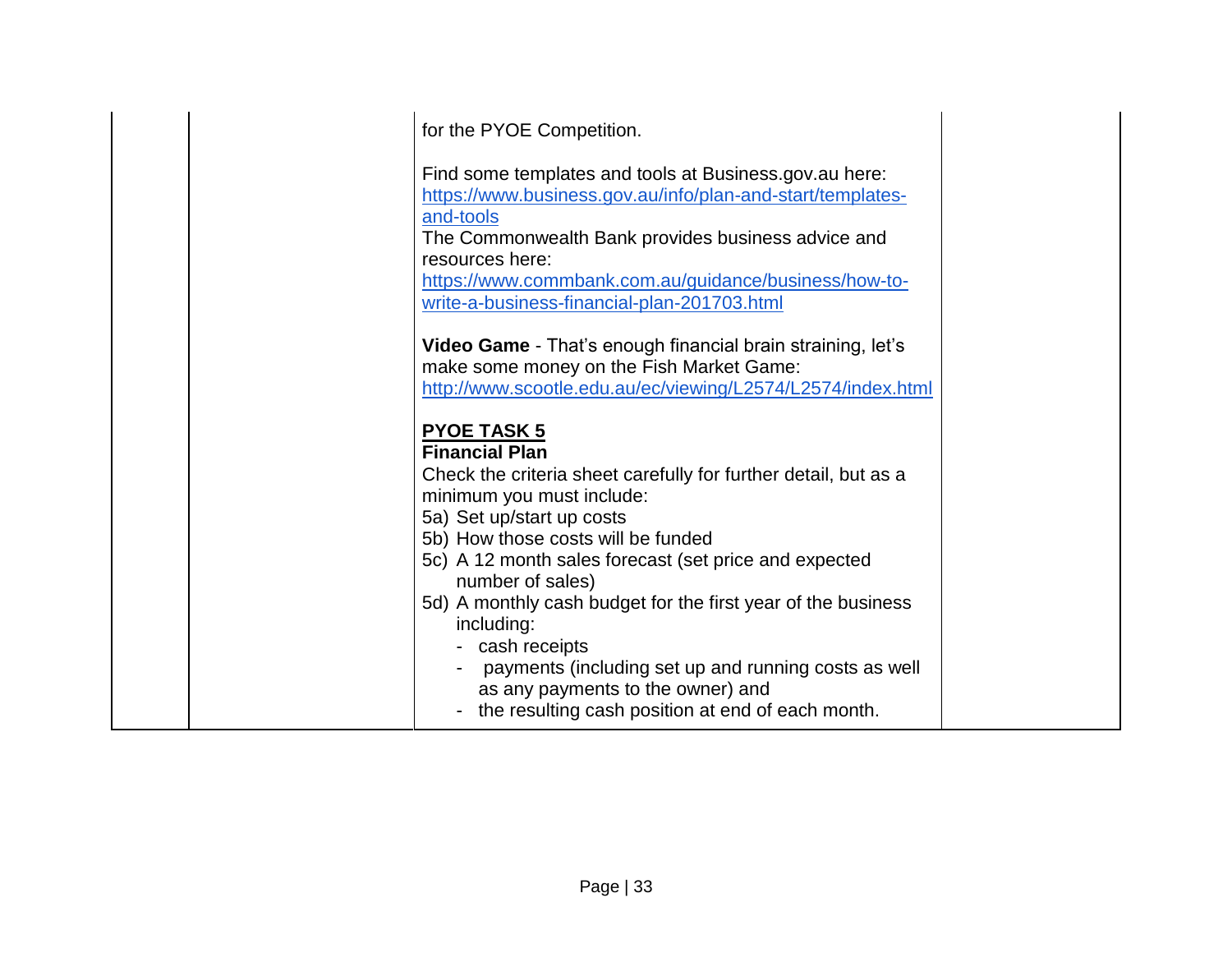| Week<br>6 | <b>Future Prospects</b><br><b>Asia</b><br><b>Competition Entry</b><br><b>Compilation,</b><br><b>Finalisation and</b><br><b>Submission</b> | <b>Future Prospects</b><br>Business opportunities to discuss include:<br>Diversification (of product or service)<br>Technology (using production, delivery or support<br>technologies in new and more efficient ways)<br>Expansion (domestically - only in Australia)<br>$\blacksquare$<br>Globally and particularly in Asia<br><b>Asia</b><br>Google in 30 seconds or less and then as a class define the<br>term 'Asian Century'.<br><b>News Article Analysis</b><br>Read and summarise the following news article to evaluate<br>Australia's current business prospects with Asia:<br>http://www.afr.com/brand/boss/asian-century-australian-<br>companies-score-low-on-capability-in-region-study-finds-<br>20170717-gxd0rg<br><b>Case Study Analysis</b><br>Select, summarise and share a case study from Asialink<br><b>Business:</b><br>https://asialinkbusiness.com.au/case-studies<br><b>Webpage analyses:</b><br>1. Summarise this web article to state why we would want<br>to do business in Asia:<br>http://www.australianbusiness.com.au/management-<br>consulting/resources/how-do-you-grow-asian-business-the-<br>asian-century<br>2. Summarise and list these Tips for doing business in<br>Asia:<br>a) https://www.smartcompany.com.au/startupsmart/advic | Identify<br>relationships and<br>trends, and<br>generate a range<br>of alternatives for<br>an economic or<br>business issue or<br>event, evaluating<br>the potential costs<br>and benefits of<br>each alternative<br>and the<br>consequences of<br>proposed actions<br>Explain why and<br>describe how<br>people manage<br>financial risks and<br>rewards in the<br>current Australian<br>and global financial<br>landscape.<br>Explore the<br>nature of<br>innovation and<br>discuss how<br>businesses seek<br>to create and<br>maintain a |
|-----------|-------------------------------------------------------------------------------------------------------------------------------------------|-----------------------------------------------------------------------------------------------------------------------------------------------------------------------------------------------------------------------------------------------------------------------------------------------------------------------------------------------------------------------------------------------------------------------------------------------------------------------------------------------------------------------------------------------------------------------------------------------------------------------------------------------------------------------------------------------------------------------------------------------------------------------------------------------------------------------------------------------------------------------------------------------------------------------------------------------------------------------------------------------------------------------------------------------------------------------------------------------------------------------------------------------------------------------------------------------------------------------------------------------------------------------------|---------------------------------------------------------------------------------------------------------------------------------------------------------------------------------------------------------------------------------------------------------------------------------------------------------------------------------------------------------------------------------------------------------------------------------------------------------------------------------------------------------------------------------------------|
|-----------|-------------------------------------------------------------------------------------------------------------------------------------------|-----------------------------------------------------------------------------------------------------------------------------------------------------------------------------------------------------------------------------------------------------------------------------------------------------------------------------------------------------------------------------------------------------------------------------------------------------------------------------------------------------------------------------------------------------------------------------------------------------------------------------------------------------------------------------------------------------------------------------------------------------------------------------------------------------------------------------------------------------------------------------------------------------------------------------------------------------------------------------------------------------------------------------------------------------------------------------------------------------------------------------------------------------------------------------------------------------------------------------------------------------------------------------|---------------------------------------------------------------------------------------------------------------------------------------------------------------------------------------------------------------------------------------------------------------------------------------------------------------------------------------------------------------------------------------------------------------------------------------------------------------------------------------------------------------------------------------------|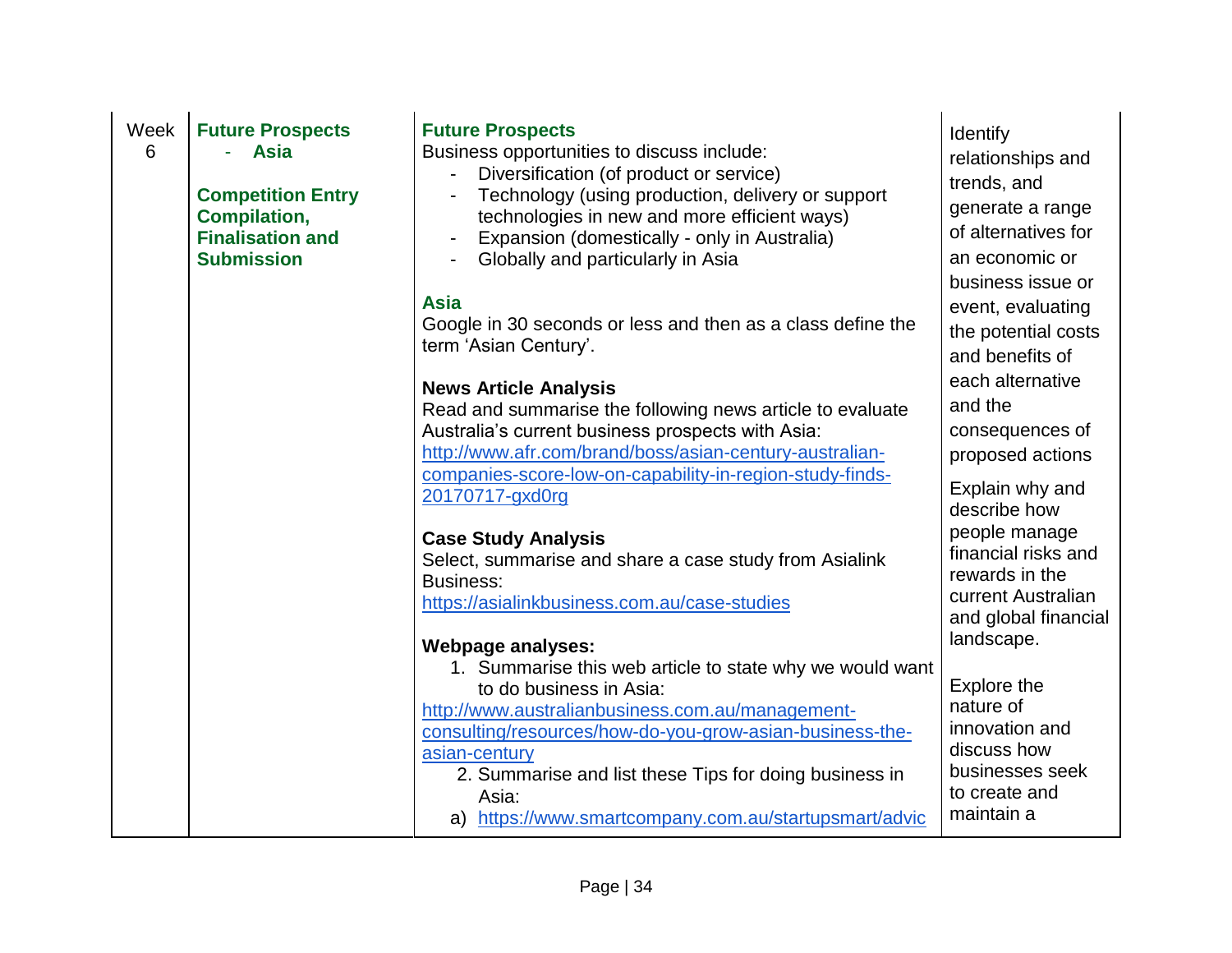| e/startupsmart-growth/strategy-growth/six-tips-for-<br>doing-business-in-asia-as-an-australian-startup/<br>b) http://www.afr.com/brand/boss/the-secret-to-doing-<br>business-with-asia-is-to-hire-more-asians-20180316-<br>h0xk4k | competitive<br>advantage in the<br>market, including<br>the global market. |
|-----------------------------------------------------------------------------------------------------------------------------------------------------------------------------------------------------------------------------------|----------------------------------------------------------------------------|
| Teamwork costs/benefits analysis activity:                                                                                                                                                                                        | Generate a range<br>of viable options,                                     |
| Draw up a costs benefits analysis for your small business to                                                                                                                                                                      | taking into account                                                        |
| trade with or in Asia.                                                                                                                                                                                                            | multiple                                                                   |
|                                                                                                                                                                                                                                   | perspectives, use                                                          |
| VCTA Compak Resource by Jenny Cas, 2018                                                                                                                                                                                           | simple cost-benefit                                                        |
| The Rise of Cryptocurrencies                                                                                                                                                                                                      | analysis to                                                                |
|                                                                                                                                                                                                                                   | recommend and                                                              |
| VCTA Compak Resource by Jenny Cas, 2016                                                                                                                                                                                           | justify a course of                                                        |
| Enterprise, innovation and entrepreneurship in Australia                                                                                                                                                                          | action, and predict                                                        |
|                                                                                                                                                                                                                                   | the intended and                                                           |
| <b>PYOE TASK 6</b>                                                                                                                                                                                                                | unintended                                                                 |
| 6a) Future Prospects                                                                                                                                                                                                              | consequences of                                                            |
| What is the expectation for the future of the business? Will it                                                                                                                                                                   | economic and                                                               |
| expand nationally/internationally or diversify into                                                                                                                                                                               | business decisions                                                         |
| complementary products/services?                                                                                                                                                                                                  |                                                                            |
| 6b) Appendices                                                                                                                                                                                                                    | <b>ASSESSMENT:</b>                                                         |
| Check the competition criteria sheet for detailed Appendix                                                                                                                                                                        |                                                                            |
| information. Follow the instructions carefully.                                                                                                                                                                                   | <b>Case Study</b>                                                          |
|                                                                                                                                                                                                                                   | <b>Analysis</b>                                                            |
| <b>Competition Entry Compilation, Finalisation and</b>                                                                                                                                                                            |                                                                            |
| <b>Submission</b>                                                                                                                                                                                                                 | <b>News article</b>                                                        |
| Compile comprehensive and professionally set out                                                                                                                                                                                  | analysis evaluate                                                          |
| competition entry and submit it before the set deadline.                                                                                                                                                                          | <b>Australia's current</b>                                                 |
|                                                                                                                                                                                                                                   | business prospects                                                         |
| Congratulate and thank your team for all their efforts. This                                                                                                                                                                      |                                                                            |
| team's work is now doneunless, of course, you want to go                                                                                                                                                                          | Webpage analysis                                                           |
| into business for real                                                                                                                                                                                                            | Tips for doing                                                             |